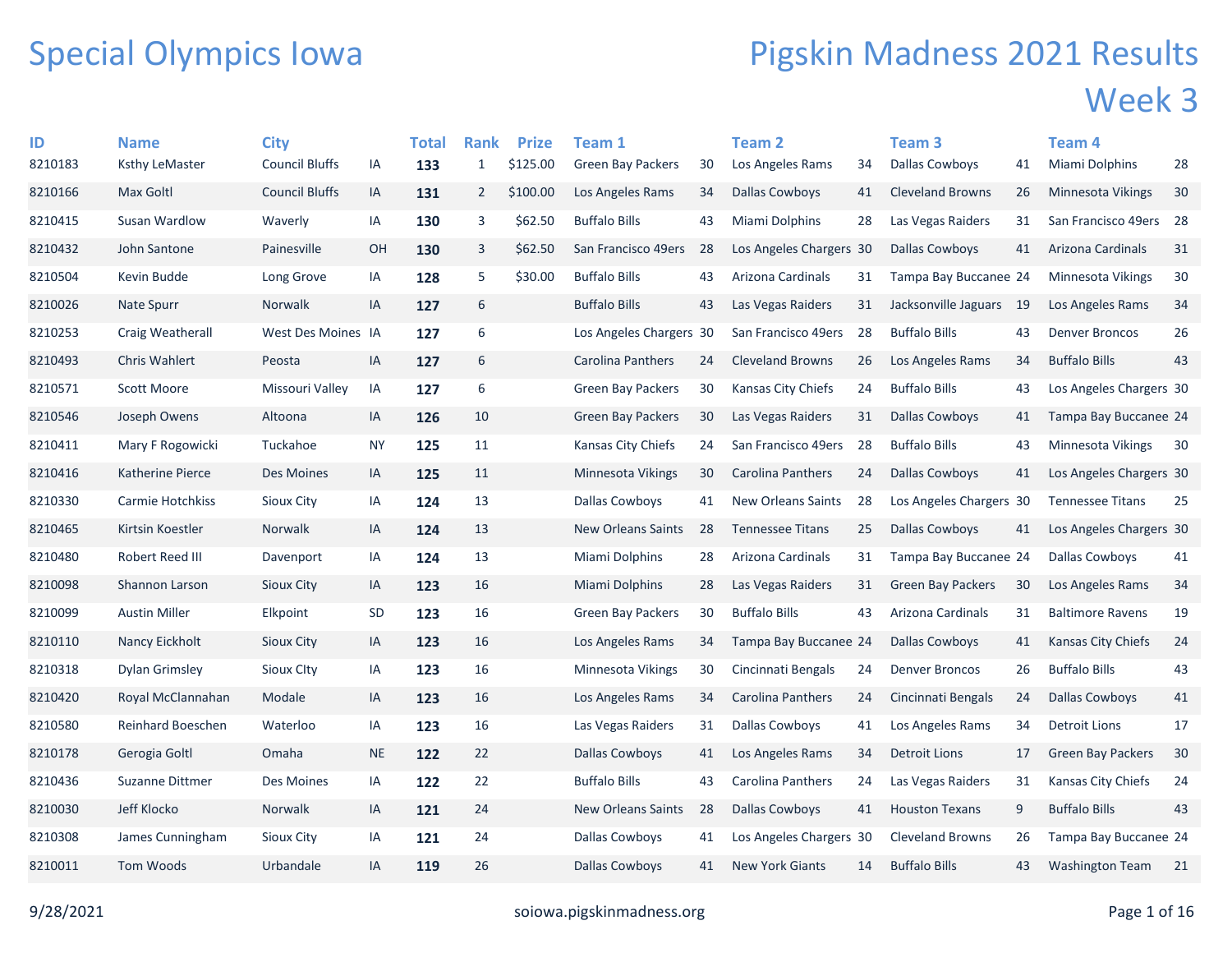| ID      | <b>Name</b>           | <b>City</b>           |           | <b>Total</b> | <b>Rank</b> | <b>Prize</b> | Team 1                     |    | <b>Team 2</b>             |    | Team <sub>3</sub>        |    | Team <sub>4</sub>         |    |
|---------|-----------------------|-----------------------|-----------|--------------|-------------|--------------|----------------------------|----|---------------------------|----|--------------------------|----|---------------------------|----|
| 8210078 | Melissa Cruise        | Ames                  | ΙA        | 118          | 27          |              | <b>Dallas Cowboys</b>      | 41 | <b>New Orleans Saints</b> | 28 | Tampa Bay Buccanee 24    |    | <b>Tennessee Titans</b>   | 25 |
| 8210089 | <b>Barb Randolph</b>  | Gilbert               | IA        | 118          | 27          |              | Philadelphia Eagles        | 21 | <b>Buffalo Bills</b>      | 43 | <b>Green Bay Packers</b> | 30 | <b>Kansas City Chiefs</b> | 24 |
| 8210153 | Kevin Graslewicz      | Omaha                 | <b>NE</b> | 118          | 27          |              | <b>New Orleans Saints</b>  | 28 | <b>Minnesota Vikings</b>  | 30 | <b>Cleveland Browns</b>  | 26 | Los Angeles Rams          | 34 |
| 8210175 | Greg Schultz          | Glenwood              | IA        | 118          | 27          |              | <b>Tennessee Titans</b>    | 25 | <b>Dallas Cowboys</b>     | 41 | <b>Carolina Panthers</b> | 24 | Miami Dolphins            | 28 |
| 8210326 | Debi Tilson           | Plattsmouth           | <b>NE</b> | 118          | 27          |              | <b>Tennessee Titans</b>    | 25 | <b>Buffalo Bills</b>      | 43 | <b>Denver Broncos</b>    | 26 | Cincinnati Bengals        | 24 |
| 8210220 | <b>Wendy Hite</b>     | <b>Council Bluffs</b> | IA        | 117          | 32          |              | <b>Cleveland Browns</b>    | 26 | Las Vegas Raiders         | 31 | Los Angeles Rams         | 34 | <b>Denver Broncos</b>     | 26 |
| 8210226 | <b>Melanie Devine</b> | Des Moines            | IA        | 117          | 32          |              | <b>Buffalo Bills</b>       | 43 | <b>Houston Texans</b>     | 9  | Cincinnati Bengals       | 24 | <b>Dallas Cowboys</b>     | 41 |
| 8210237 | J. Jacquin            | <b>Bondurant</b>      | IA        | 117          | 32          |              | <b>Tennessee Titans</b>    | 25 | <b>Buffalo Bills</b>      | 43 | <b>Washington Team</b>   | 21 | <b>New Orleans Saints</b> | 28 |
| 8210336 | Judi Eyles            | Ames                  | IA        | 117          | 32          |              | Los Angeles Rams           | 34 | <b>Carolina Panthers</b>  | 24 | Indianapolis Colts       | 16 | <b>Buffalo Bills</b>      | 43 |
| 8210447 | Timothy Lightner      | <b>Bettendorf</b>     | IA        | 117          | 32          |              | Carolina Panthers          | 24 | Los Angeles Rams          | 34 | Arizona Cardinals        | 31 | San Francisco 49ers       | 28 |
| 8210574 | Keith Soffa           | Adel                  | IA        | 117          | 32          |              | San Francisco 49ers        | 28 | <b>Dallas Cowboys</b>     | 41 | Las Vegas Raiders        | 31 | Seattle Seahawks          | 17 |
| 8210598 | Anthony Robinson      | Kansas City           | <b>MO</b> | 117          | 32          |              | Green Bay Packers          | 30 | <b>Denver Broncos</b>     | 26 | Arizona Cardinals        | 31 | <b>Minnesota Vikings</b>  | 30 |
| 8210013 | Michael Moore         | West Des Moines IA    |           | 116          | 39          |              | Arizona Cardinals          | 31 | <b>Green Bay Packers</b>  | 30 | Philadelphia Eagles      | 21 | Los Angeles Rams          | 34 |
| 8210293 | Justin Gatewood       | Ames                  | IA        | 116          | 39          |              | New Orleans Saints         | 28 | <b>Dallas Cowboys</b>     | 41 | Minnesota Vikings        | 30 | Seattle Seahawks          | 17 |
| 8210304 | John Nelsen           | Lawton                | IA        | 116          | 39          |              | Los Angeles Rams           | 34 | Cincinnati Bengals        | 24 | <b>Detroit Lions</b>     | 17 | <b>Dallas Cowboys</b>     | 41 |
| 8210422 | Royal McClannahan     | Modale                | IA        | 116          | 39          |              | Las Vegas Raiders          | 31 | <b>Green Bay Packers</b>  | 30 | Dallas Cowboys           | 41 | <b>New York Giants</b>    | 14 |
| 8210509 | Liane Long            | Avoca                 | IA        | 116          | 39          |              | <b>Detroit Lions</b>       | 17 | Los Angeles Chargers 30   |    | <b>Buffalo Bills</b>     | 43 | <b>Cleveland Browns</b>   | 26 |
| 8210031 | Jeff Klocko           | Norwalk               | IA        | 115          | 44          |              | Cincinnati Bengals         | 24 | Arizona Cardinals         | 31 | <b>Denver Broncos</b>    | 26 | Los Angeles Rams          | 34 |
| 8210096 | Michael Nichols       | <b>Sioux City</b>     | IA        | 115          | 44          |              | <b>Dallas Cowboys</b>      | 41 | Atlanta Falcons           | 17 | Las Vegas Raiders        | 31 | <b>Cleveland Browns</b>   | 26 |
| 8210168 | Joe Goltl             | <b>Council Bluffs</b> | IA        | 115          | 44          |              | <b>Detroit Lions</b>       | 17 | <b>Buffalo Bills</b>      | 43 | Kansas City Chiefs       | 24 | Las Vegas Raiders         | 31 |
| 8210182 | Andrew Simonsen       | Underwood             | IA        | 115          | 44          |              | Los Angeles Chargers 30    |    | <b>Carolina Panthers</b>  | 24 | Las Vegas Raiders        | 31 | <b>Green Bay Packers</b>  | 30 |
| 8210039 | <b>Fletcher Spurr</b> | Norwalk               | IA        | 114          | 48          |              | <b>New Orleans Saints</b>  | 28 | Los Angeles Chargers 30   |    | <b>Tennessee Titans</b>  | 25 | Las Vegas Raiders         | 31 |
| 8210522 | Loren Goettsch        | Sioux City            | IA        | 113          | 49          |              | <b>Pittsburgh Steelers</b> | 10 | <b>Buffalo Bills</b>      | 43 | Minnesota Vikings        | 30 | <b>Green Bay Packers</b>  | 30 |
| 8210577 | Darrell Conder        | Des Moines            | IA        | 113          | 49          |              | <b>Green Bay Packers</b>   | 30 | <b>Houston Texans</b>     | 9  | <b>Buffalo Bills</b>     | 43 | Arizona Cardinals         | 31 |
| 8210438 | Joseph Rose           | <b>LOHRVILLE</b>      | IA        | 112          | 51          |              | Carolina Panthers          | 24 | Los Angeles Rams          | 34 | Los Angeles Chargers 30  |    | Cincinnati Bengals        | 24 |
| 8210454 | <b>Jody Erion</b>     | Farley                | IA        | 112          | 51          |              | Arizona Cardinals          | 31 | Los Angeles Chargers 30   |    | Minnesota Vikings        | 30 | Philadelphia Eagles 21    |    |
| 8210456 | Janett Barrett        | Rockwell City         | IA        | 112          | 51          |              | Los Angeles Rams           | 34 | Cincinnati Bengals        | 24 | Minnesota Vikings        | 30 | Tampa Bay Buccanee 24     |    |
| 8210129 | Kara Lagunas          | <b>Grand Prairie</b>  | <b>TX</b> | 111          | 54          |              | Los Angeles Chargers 30    |    | <b>Dallas Cowboys</b>     | 41 | Chicago Bears            | 6  | Los Angeles Rams          | 34 |
| 8210138 | Dave Pellegrino       | Pleasant Hill         | IA        | 111          | 54          |              | <b>Baltimore Ravens</b>    | 19 | San Francisco 49ers       | 28 | Los Angeles Rams         | 34 | Los Angeles Chargers 30   |    |
| 8210158 | <b>Greg Simons</b>    | Lo Vista              | <b>NE</b> | 111          | 54          |              | Seattle Seahawks           | 17 | <b>Buffalo Bills</b>      | 43 | <b>Tennessee Titans</b>  | 25 | <b>Denver Broncos</b>     | 26 |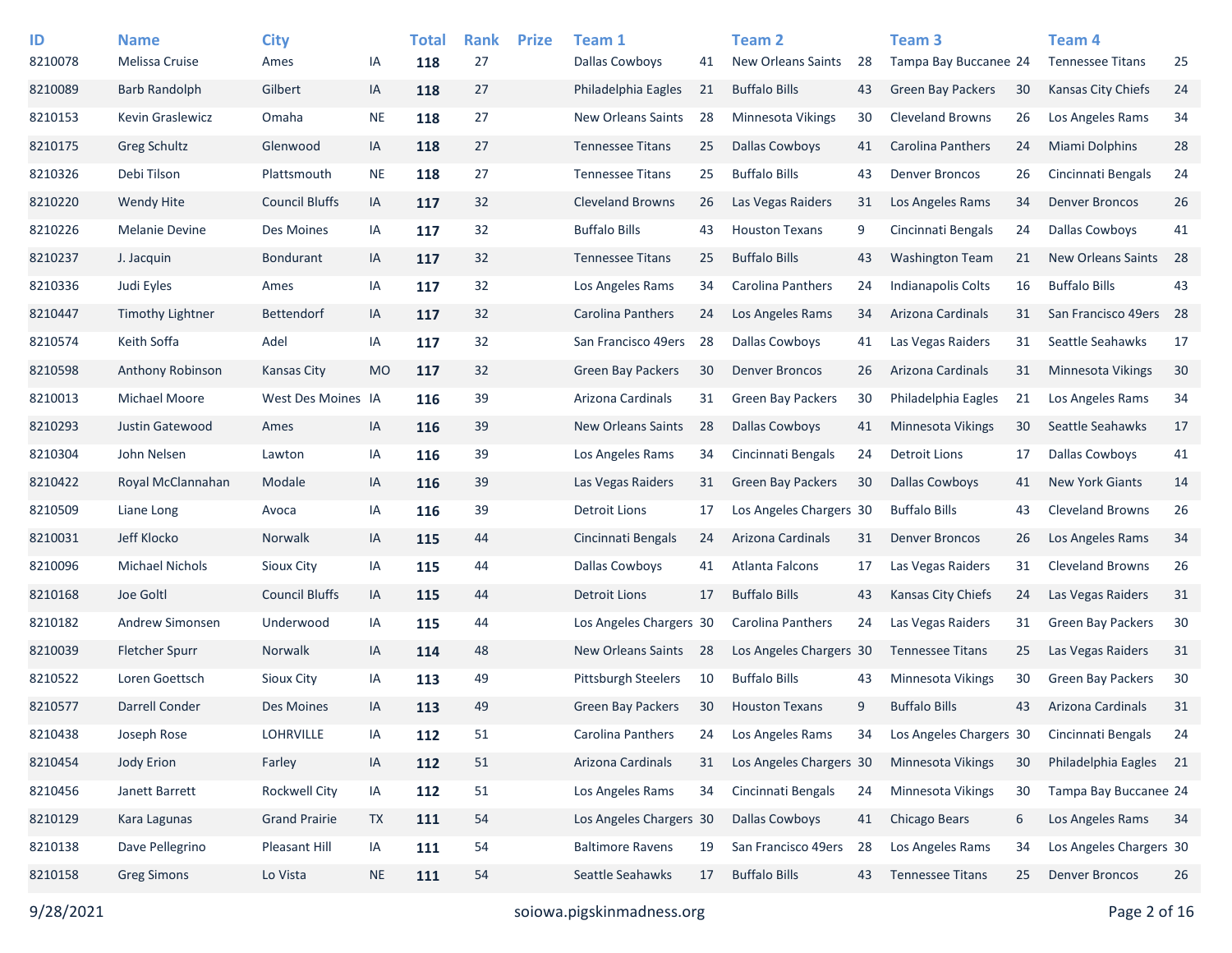| ID<br>8210213 | <b>Name</b><br><b>Brandon Diederick</b> | <b>City</b><br><b>Council Bluffs</b> | IA        | <b>Total</b><br>111 | <b>Rank</b><br>54 | <b>Prize</b> | Team 1<br>Carolina Panthers | 24 | <b>Team 2</b><br>New England Patriots 13 |      | Team <sub>3</sub><br><b>Buffalo Bills</b> | 43 | Team 4<br>Arizona Cardinals | 31 |
|---------------|-----------------------------------------|--------------------------------------|-----------|---------------------|-------------------|--------------|-----------------------------|----|------------------------------------------|------|-------------------------------------------|----|-----------------------------|----|
| 8210275       | <b>Blake Leonard</b>                    | Stuart                               | IA        | 111                 | 54                |              | <b>Denver Broncos</b>       | 26 | <b>Green Bay Packers</b>                 | 30   | Tampa Bay Buccanee 24                     |    | Las Vegas Raiders           | 31 |
| 8210331       | Carmie Hotchkiss                        | Sioux City                           | IA        | 111                 | 54                |              | Minnesota Vikings           | 30 | <b>Kansas City Chiefs</b>                | 24   | Las Vegas Raiders                         | 31 | <b>Denver Broncos</b>       | 26 |
| 8210535       | <b>Gregory Weinschenk</b>               | Urbandale                            | IA        | 111                 | 54                |              | <b>Houston Texans</b>       | 9  | Miami Dolphins                           | 28   | <b>Buffalo Bills</b>                      | 43 | Las Vegas Raiders           | 31 |
| 8210566       | Chrystel Hatcher                        | Ames                                 | IA        | 111                 | 54                |              | Seattle Seahawks            | 17 | <b>Buffalo Bills</b>                     | 43   | <b>Dallas Cowboys</b>                     | 41 | <b>Pittsburgh Steelers</b>  | 10 |
| 8210313       | Amy Carlson                             | Sgt. Bluffs                          | IA        | 110                 | 62                |              | Philadelphia Eagles         | 21 | <b>Buffalo Bills</b>                     | 43   | <b>Indianapolis Colts</b>                 | 16 | <b>Green Bay Packers</b>    | 30 |
| 8210315       | Jodi Kerr                               | Sioux City                           | IA        | 110                 | 62                |              | Dallas Cowboys              | 41 | <b>Cleveland Browns</b>                  | 26   | <b>Buffalo Bills</b>                      | 43 | New York Jets               | 0  |
| 8210360       | Kathleen Rasmussen                      | Sioux City                           | IA        | 110                 | 62                |              | <b>New Orleans Saints</b>   | 28 | <b>Detroit Lions</b>                     | 17   | <b>Dallas Cowboys</b>                     | 41 | Kansas City Chiefs          | 24 |
| 8210414       | Thomas Wardlow                          | Waverly                              | IA        | 110                 | 62                |              | Los Angeles Rams            | 34 | <b>Green Bay Packers</b>                 | 30   | <b>Tennessee Titans</b>                   | 25 | <b>Washington Team</b>      | 21 |
| 8210591       | Julie Strum                             | Ames                                 | IA        | 110                 | 62                |              | <b>Baltimore Ravens</b>     | 19 | Las Vegas Raiders                        | 31   | <b>Minnesota Vikings</b>                  | 30 | Green Bay Packers           | 30 |
| 8210100       | Mike Burke                              | Sioux City                           | IA        | 109                 | 67                |              | Carolina Panthers           | 24 | Jacksonville Jaguars                     | 19   | <b>Dallas Cowboys</b>                     | 41 | <b>Tennessee Titans</b>     | 25 |
| 8210470       | <b>Phillip Strekal</b>                  | Albany                               | OH        | 109                 | 67                |              | Green Bay Packers           | 30 | Seattle Seahawks                         | 17   | <b>Washington Team</b>                    | 21 | <b>Dallas Cowboys</b>       | 41 |
| 8210471       | Janet Smith                             | Clive                                | IA        | 109                 | 67                |              | Indianapolis Colts          | 16 | <b>Cleveland Browns</b>                  | 26   | Kansas City Chiefs                        | 24 | <b>Buffalo Bills</b>        | 43 |
| 8210539       | <b>Anthony Hergott</b>                  | Columbus                             | <b>NE</b> | 109                 | 67                |              | Las Vegas Raiders           | 31 | Carolina Panthers                        | 24   | Los Angeles Chargers 30                   |    | Tampa Bay Buccanee 24       |    |
| 8210547       | Christopher Fisher                      | Des Moines                           | IA        | 109                 | 67                |              | Miami Dolphins              | 28 | <b>Indianapolis Colts</b>                | 16   | Kansas City Chiefs                        | 24 | <b>Dallas Cowboys</b>       | 41 |
| 8210274       | <b>Matt Granzow</b>                     | West Des Moines IA                   |           | 108                 | 72                |              | Green Bay Packers           | 30 | <b>Indianapolis Colts</b>                | 16   | <b>Dallas Cowboys</b>                     | 41 | <b>Washington Team</b>      | 21 |
| 8210453       | James Strekal                           | Lowgap                               | <b>NC</b> | 108                 | $72\,$            |              | Las Vegas Raiders           | 31 | <b>Buffalo Bills</b>                     | 43   | Chicago Bears                             | 6  | San Francisco 49ers 28      |    |
| 8210528       | David George                            | <b>Bondurant</b>                     | IA        | 108                 | 72                |              | Carolina Panthers           | 24 | <b>Tennessee Titans</b>                  | 25   | Arizona Cardinals                         | 31 | New Orleans Saints          | 28 |
| 8210536       | Rusti Wood                              | Indianola                            | IA        | 108                 | 72                |              | <b>Baltimore Ravens</b>     | 19 | <b>Dallas Cowboys</b>                    | 41   | <b>New York Giants</b>                    | 14 | Los Angeles Rams            | 34 |
| 8210548       | Kenneth Hanson                          | Ankeny                               | IA        | 108                 | 72                |              | <b>Atlanta Falcons</b>      | 17 | <b>Dallas Cowboys</b>                    | 41   | <b>Carolina Panthers</b>                  | 24 | <b>Cleveland Browns</b>     | 26 |
| 8210600       | Maureen Rozen                           | Robins                               | IA        | 108                 | $72\,$            |              | <b>New Orleans Saints</b>   | 28 | Arizona Cardinals                        | 31   | Jacksonville Jaguars                      | 19 | <b>Green Bay Packers</b>    | 30 |
| 8210605       | Katelyn McDade                          | Dubuque                              | IA        | 108                 | 72                |              | <b>New Orleans Saints</b>   | 28 | Jacksonville Jaguars                     | - 19 | <b>Minnesota Vikings</b>                  | 30 | Arizona Cardinals           | 31 |
| 8210038       | <b>Troy Vroegh</b>                      | Norwalk                              | IA        | 107                 | 79                |              | <b>Baltimore Ravens</b>     | 19 | Los Angeles Chargers 30                  |      | <b>Green Bay Packers</b>                  | 30 | New Orleans Saints          | 28 |
| 8210104       | Ethan Riley                             | <b>Sioux City</b>                    | IA        | 107                 | 79                |              | <b>New York Giants</b>      | 14 | Arizona Cardinals                        | 31   | <b>Dallas Cowboys</b>                     | 41 | Philadelphia Eagles         | 21 |
| 8210105       | Carrie Larson                           | IA                                   | IA        | 107                 | 79                |              | <b>Baltimore Ravens</b>     | 19 | <b>Detroit Lions</b>                     | 17   | <b>Dallas Cowboys</b>                     | 41 | <b>Minnesota Vikings</b>    | 30 |
| 8210130       | Susan Brown                             | Des Moines                           | IA        | 107                 | 79                |              | <b>Dallas Cowboys</b>       | 41 | Miami Dolphins                           | 28   | Philadelphia Eagles                       | 21 | Atlanta Falcons             | 17 |
| 8210173       | lan Mass                                | <b>Council Bluffs</b>                | IA        | 107                 | 79                |              | Green Bay Packers           | 30 | Jacksonville Jaguars 19                  |      | Los Angeles Chargers 30                   |    | New Orleans Saints          | 28 |
| 8210218       | Chris Hite                              | <b>Council Bluffs</b>                | IA        | 107                 | 79                |              | Atlanta Falcons             | 17 | Minnesota Vikings                        | 30   | <b>Denver Broncos</b>                     | 26 | Los Angeles Rams            | 34 |
| 8210261       | Jim Barrett                             | West Des Moines IA                   |           | 107                 | 79                |              | Cincinnati Bengals          | 24 | <b>Washington Team</b>                   | 21   | New Orleans Saints                        | 28 | Los Angeles Rams            | 34 |
| 8210290       | Julie Kline                             | <b>Boone</b>                         | IA        | 107                 | 79                |              | <b>Denver Broncos</b>       | 26 | <b>Dallas Cowboys</b>                    | 41   | <b>Baltimore Ravens</b>                   | 19 | <b>Washington Team</b>      | 21 |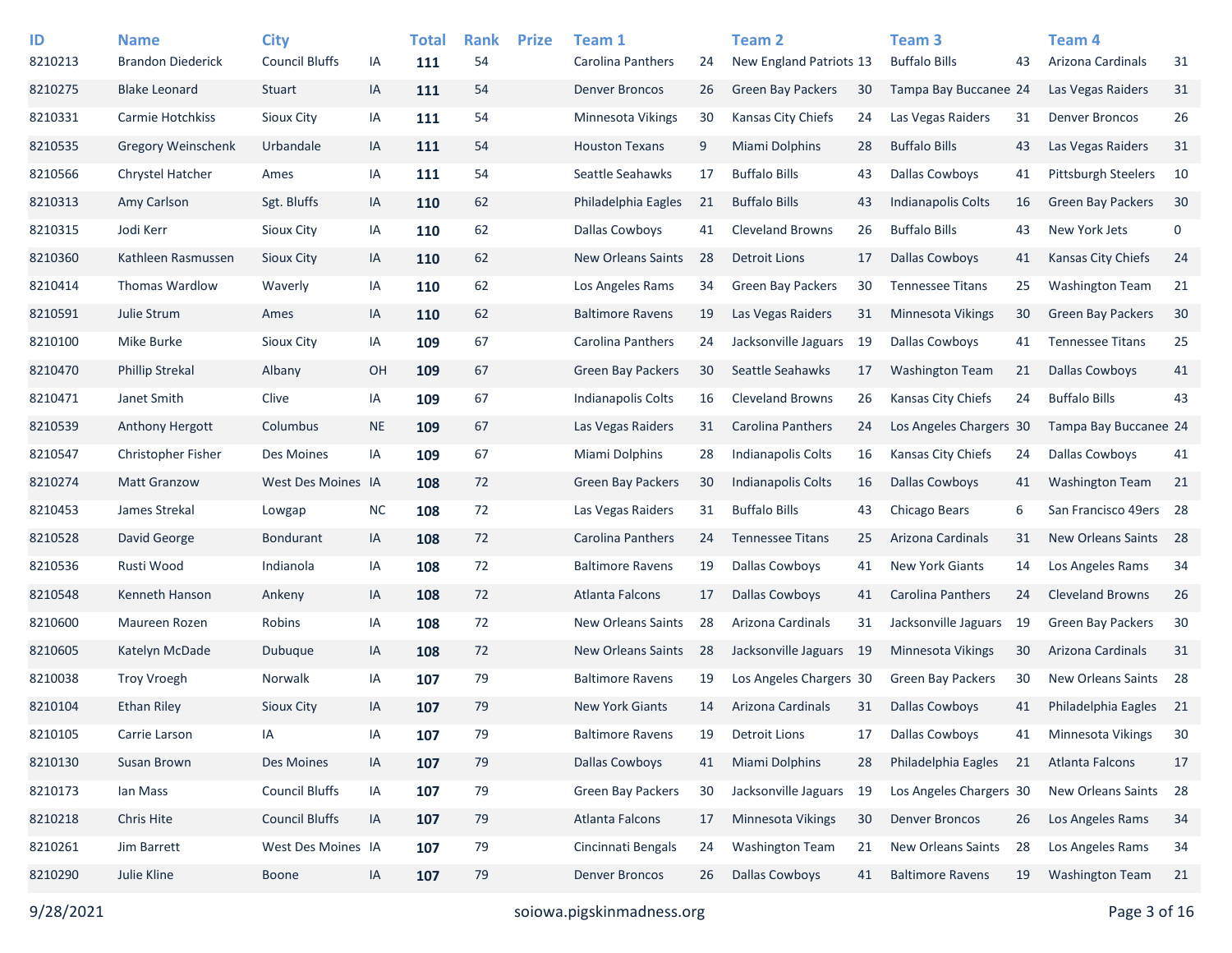| ID      | <b>Name</b>           | <b>City</b>           |           | <b>Total</b> | <b>Rank</b> | <b>Prize</b> | Team 1                    |    | <b>Team 2</b>              |    | Team 3                     |    | Team 4                   |    |
|---------|-----------------------|-----------------------|-----------|--------------|-------------|--------------|---------------------------|----|----------------------------|----|----------------------------|----|--------------------------|----|
| 8210325 | <b>Brad Bollinger</b> | Sioux City            | IA        | 107          | 79          |              | <b>Washington Team</b>    | 21 | <b>Dallas Cowboys</b>      | 41 | Las Vegas Raiders          | 31 | <b>New York Giants</b>   | 14 |
| 8210346 | Ron Pingel            | Spencer               | IA        | 107          | 79          |              | Las Vegas Raiders         | 31 | <b>Miami Dolphins</b>      | 28 | Arizona Cardinals          | 31 | <b>Atlanta Falcons</b>   | 17 |
| 8210354 | <b>Bob Hall</b>       | Shell Lake            | WI        | 107          | 79          |              | Carolina Panthers         | 24 | San Francisco 49ers        | 28 | <b>Tennessee Titans</b>    | 25 | <b>Green Bay Packers</b> | 30 |
| 8210487 | Ashley Jackson        | <b>Webster City</b>   | IA        | 107          | 79          |              | <b>New Orleans Saints</b> | 28 | <b>Dallas Cowboys</b>      | 41 | <b>New York Giants</b>     | 14 | Cincinnati Bengals       | 24 |
| 8210518 | Heidi Komes           | <b>Union Center</b>   | IA        | 107          | 79          |              | Carolina Panthers         | 24 | San Francisco 49ers        | 28 | <b>Dallas Cowboys</b>      | 41 | <b>New York Giants</b>   | 14 |
| 8210101 | Jessica Noll          | Akron                 | IA        | 106          | 92          |              | <b>Green Bay Packers</b>  | 30 | <b>Pittsburgh Steelers</b> | 10 | <b>Dallas Cowboys</b>      | 41 | <b>Tennessee Titans</b>  | 25 |
| 8210103 | Matt Ard              | Sioux City            | IA        | 106          | 92          |              | <b>Cleveland Browns</b>   | 26 | <b>Buffalo Bills</b>       | 43 | Kansas City Chiefs         | 24 | New England Patriots 13  |    |
| 8210177 | <b>Scott Milner</b>   | <b>Council Bluffs</b> | IA        | 106          | 92          |              | Las Vegas Raiders         | 31 | <b>Washington Team</b>     | 21 | Tampa Bay Buccanee 24      |    | Minnesota Vikings        | 30 |
| 8210197 | Dawn Brockman         | Carson                | ΙA        | 106          | 92          |              | San Francisco 49ers       | 28 | <b>Washington Team</b>     | 21 | Arizona Cardinals          | 31 | <b>Denver Broncos</b>    | 26 |
| 8210264 | Chelsea Dexter        | West Des Moines IA    |           | 106          | 92          |              | <b>Dallas Cowboys</b>     | 41 | <b>Cleveland Browns</b>    | 26 | <b>Green Bay Packers</b>   | 30 | <b>Houston Texans</b>    | 9  |
| 8210272 | Jon Kaufman           | West Des Moines IA    |           | 106          | 92          |              | Kansas City Chiefs        | 24 | Miami Dolphins             | 28 | <b>Green Bay Packers</b>   | 30 | Cincinnati Bengals       | 24 |
| 8210333 | Carmie Hotchkiss      | Sioux City            | IA        | 106          | 92          |              | <b>Washington Team</b>    | 21 | <b>Tennessee Titans</b>    | 25 | <b>Green Bay Packers</b>   | 30 | Minnesota Vikings        | 30 |
| 8210401 | Dan Stein             | Urbandale             | IA        | 106          | 92          |              | <b>Washington Team</b>    | 21 | <b>Green Bay Packers</b>   | 30 | <b>Tennessee Titans</b>    | 25 | Los Angeles Chargers 30  |    |
| 8210449 | James Strekal         | Lowgap                | <b>NC</b> | 106          | 92          |              | <b>Cleveland Browns</b>   | 26 | <b>Miami Dolphins</b>      | 28 | Cincinnati Bengals         | 24 | New Orleans Saints       | 28 |
| 8210555 | Alex Taylor           | Ankeny                | ΙA        | 106          | 92          |              | New England Patriots 13   |    | San Francisco 49ers        | 28 | Los Angeles Rams           | 34 | Arizona Cardinals        | 31 |
| 8210583 | <b>Brady Oldag</b>    | Cedar Falls           | IA        | 106          | 92          |              | Kansas City Chiefs        | 24 | Carolina Panthers          | 24 | Los Angeles Chargers 30    |    | Miami Dolphins           | 28 |
| 8210019 | <b>Fred Anderson</b>  | West Des Moines IA    |           | 105          | 103         |              | Philadelphia Eagles       | 21 | San Francisco 49ers        | 28 | <b>Denver Broncos</b>      | 26 | <b>Minnesota Vikings</b> | 30 |
| 8210102 | John Nelson           | Sioux City            | IA        | 105          | 103         |              | Los Angeles Rams          | 34 | Detroit Lions              | 17 | New England Patriots 13    |    | <b>Dallas Cowboys</b>    | 41 |
| 8210191 | <b>Greg Casey</b>     | Treynor               | ΙA        | 105          | 103         |              | Tampa Bay Buccanee 24     |    | New York Giants            | 14 | <b>Buffalo Bills</b>       | 43 | Carolina Panthers        | 24 |
| 8210194 | Jarrod Poore          | Underwood             | IA        | 105          | 103         |              | Los Angeles Rams          | 34 | Los Angeles Chargers 30    |    | New England Patriots 13    |    | New Orleans Saints       | 28 |
| 8210252 | Craig Weatherall      | West Des Moines IA    |           | 105          | 103         |              | San Francisco 49ers       | 28 | Los Angeles Rams           | 34 | Jacksonville Jaguars 19    |    | Carolina Panthers        | 24 |
| 8210424 | Royal McClannahan     | Modale                | IA        | 105          | 103         |              | Los Angeles Chargers 30   |    | Las Vegas Raiders          | 31 | <b>Pittsburgh Steelers</b> | 10 | Los Angeles Rams         | 34 |
| 8210484 | <b>Terry Main</b>     | urbandale             | ΙA        | 105          | 103         |              | Los Angeles Rams          | 34 | Philadelphia Eagles        | 21 | <b>Cleveland Browns</b>    | 26 | <b>Carolina Panthers</b> | 24 |
| 8210543 | <b>Elizabeth Beck</b> | Ames                  | IA        | 105          | 103         |              | <b>Denver Broncos</b>     | 26 | Philadelphia Eagles        | 21 | Cincinnati Bengals         | 24 | Los Angeles Rams         | 34 |
| 8210020 | Gerry Swartbough      | Norwalk               | ΙA        | 104          | 111         |              | <b>Denver Broncos</b>     | 26 | Cincinnati Bengals         | 24 | San Francisco 49ers        | 28 | <b>Cleveland Browns</b>  | 26 |
| 8210151 | Laura Capeco          | Omaha                 | <b>NE</b> | 104          | 111         |              | Cincinnati Bengals        | 24 | <b>Dallas Cowboys</b>      | 41 | <b>Houston Texans</b>      | 9  | Minnesota Vikings        | 30 |
| 8210184 | Dorothy Kalar         | <b>Council Bluffs</b> | IA        | 104          | 111         |              | <b>Tennessee Titans</b>   | 25 | Jacksonville Jaguars 19    |    | <b>Cleveland Browns</b>    | 26 | Los Angeles Rams         | 34 |
| 8210193 | Lee Hite              | <b>Council Bluffs</b> | IA        | 104          | 111         |              | Miami Dolphins            | 28 | Seattle Seahawks           | 17 | San Francisco 49ers        | 28 | Arizona Cardinals        | 31 |
| 8210212 | <b>Bret Burns</b>     | Omaha                 | <b>NE</b> | 104          | 111         |              | Atlanta Falcons           | 17 | Los Angeles Chargers 30    |    | <b>Cleveland Browns</b>    | 26 | Arizona Cardinals        | 31 |
| 8210309 | Jim Clark             | Sioux City            | IA        | 104          | 111         |              | Cincinnati Bengals        | 24 | New Orleans Saints 28      |    | Las Vegas Raiders          | 31 | Philadelphia Eagles      | 21 |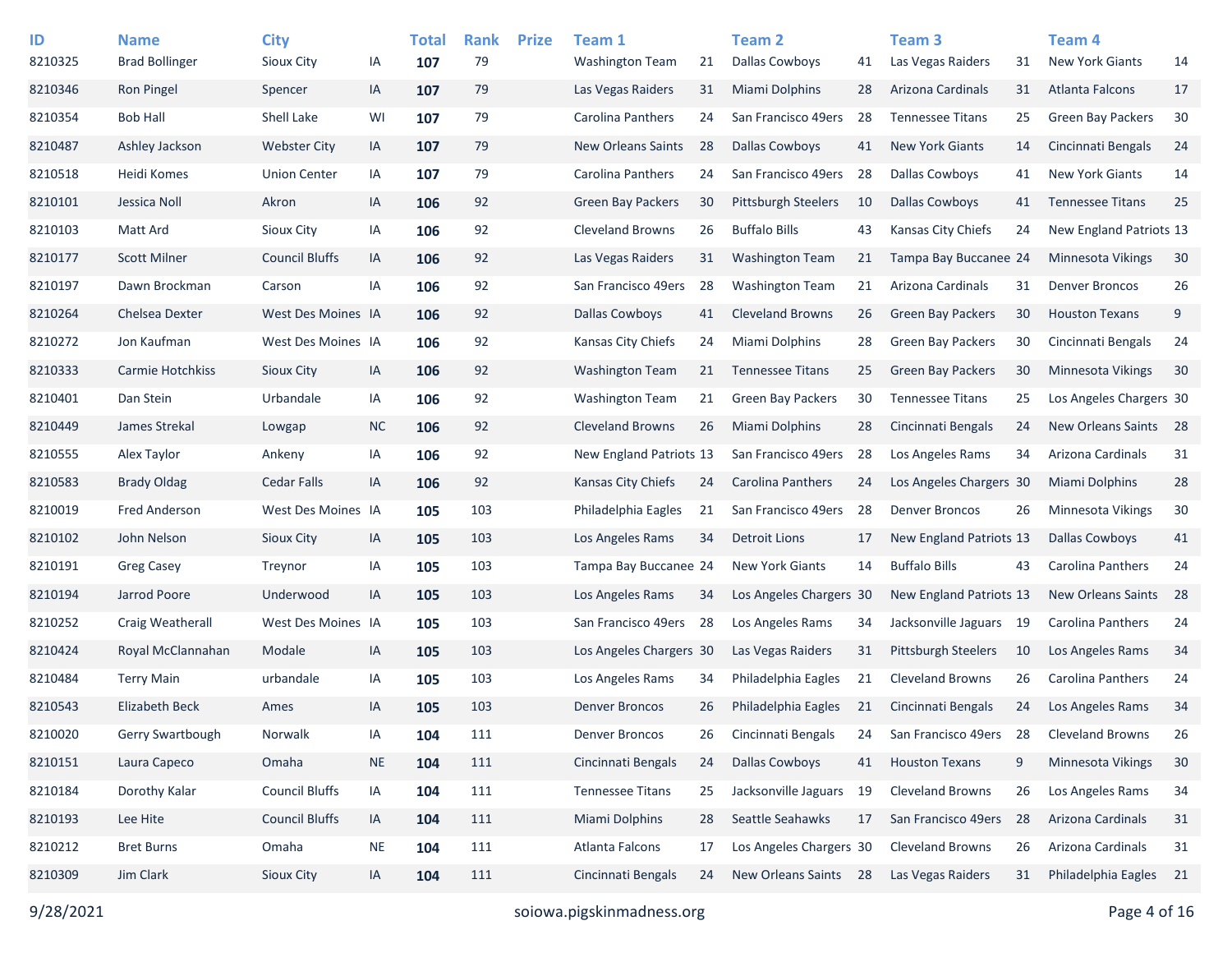| ID<br>8210457 | <b>Name</b><br>Janett Barrett | <b>City</b><br><b>Rockwell City</b> |           | <b>Total</b><br>104 | <b>Rank</b><br>111 | <b>Prize</b> | Team 1<br><b>Baltimore Ravens</b> |     | Team <sub>2</sub><br><b>Miami Dolphins</b> |     | <b>Team 3</b><br>Arizona Cardinals |    | Team 4<br><b>Cleveland Browns</b> |    |
|---------------|-------------------------------|-------------------------------------|-----------|---------------------|--------------------|--------------|-----------------------------------|-----|--------------------------------------------|-----|------------------------------------|----|-----------------------------------|----|
|               |                               |                                     | IA        |                     |                    |              |                                   | 19  |                                            | 28  |                                    | 31 |                                   | 26 |
| 8210477       | Marcus Barkema                | Goodell                             | IA        | 104                 | 111                |              | Las Vegas Raiders                 | 31  | San Francisco 49ers                        | -28 | Tampa Bay Buccanee 24              |    | Philadelphia Eagles               | 21 |
| 8210525       | Randall Leventhal             | Waukee                              | ΙA        | 104                 | 111                |              | Dallas Cowboys                    | 41  | Los Angeles Chargers 30                    |     | <b>Houston Texans</b>              | 9  | Carolina Panthers                 | 24 |
| 8210016       | John Eldred                   | West Des Moines IA                  |           | 103                 | 120                |              | Las Vegas Raiders                 | 31  | Seattle Seahawks                           | 17  | <b>Tennessee Titans</b>            | 25 | Minnesota Vikings                 | 30 |
| 8210024       | Eva Ames                      | Altoona                             | IA        | 103                 | 120                |              | <b>Buffalo Bills</b>              | 43  | Chicago Bears                              | 6   | <b>Green Bay Packers</b>           | 30 | Cincinnati Bengals                | 24 |
| 8210109       | <b>Molly Burnside</b>         | <b>Sioux City</b>                   | IA        | 103                 | 120                |              | Miami Dolphins                    | 28  | Detroit Lions                              | 17  | <b>Minnesota Vikings</b>           | 30 | San Francisco 49ers 28            |    |
| 8210256       | Jody Hayes                    | West Des Moines IA                  |           | 103                 | 120                |              | <b>Tennessee Titans</b>           | 25  | <b>Baltimore Ravens</b>                    | 19  | Arizona Cardinals                  | 31 | San Francisco 49ers 28            |    |
| 8210323       | Zac Croft                     | Sioux City                          | IA        | 103                 | 120                |              | Cincinnati Bengals                | 24  | <b>Tennessee Titans</b>                    | 25  | <b>Denver Broncos</b>              | 26 | San Francisco 49ers 28            |    |
| 8210402       | <b>Bruce Hokel</b>            | Sioux City                          | ΙA        | 103                 | 120                |              | <b>Baltimore Ravens</b>           | 19  | <b>Green Bay Packers</b>                   | 30  | Los Angeles Chargers 30            |    | Carolina Panthers                 | 24 |
| 8210437       | Joseph Rose                   | <b>LOHRVILLE</b>                    | IA        | 103                 | 120                |              | <b>Washington Team</b>            | 21  | Carolina Panthers                          | 24  | Los Angeles Rams                   | 34 | Cincinnati Bengals                | 24 |
| 8210446       | Timothy Lightner              | Bettendorf                          | ΙA        | 103                 | 120                |              | Dallas Cowboys                    | 41  | <b>New Orleans Saints</b>                  | 28  | Cincinnati Bengals                 | 24 | <b>Pittsburgh Steelers</b>        | 10 |
| 8210462       | John Oler                     | <b>ANKENY</b>                       | IA        | 103                 | 120                |              | New England Patriots 13           |     | <b>Dallas Cowboys</b>                      | 41  | <b>Green Bay Packers</b>           | 30 | <b>Baltimore Ravens</b>           | 19 |
| 8210482       | <b>Terry Main</b>             | urbandale                           | IA        | 103                 | 120                |              | Los Angeles Rams                  | 34  | Philadelphia Eagles                        | 21  | Atlanta Falcons                    | 17 | Arizona Cardinals                 | 31 |
| 8210485       | <b>Terry Main</b>             | urbandale                           | IA        | 103                 | 120                |              | New Orleans Saints                | -28 | San Francisco 49ers 28                     |     | Minnesota Vikings                  | 30 | Seattle Seahawks                  | 17 |
| 8210498       | <b>Timothy Lightner</b>       | Bettendorf                          | IA        | 103                 | 120                |              | Philadelphia Eagles               | 21  | Tampa Bay Buccanee 24                      |     | Dallas Cowboys                     | 41 | <b>Detroit Lions</b>              | 17 |
| 8210534       | Gregory Weinschenk            | Urbandale                           | IA        | 103                 | 120                |              | <b>Detroit Lions</b>              | 17  | <b>Dallas Cowboys</b>                      | 41  | <b>Carolina Panthers</b>           | 24 | Philadelphia Eagles               | 21 |
| 8210004       | Charlie Sovich                | West Des Moines IA                  |           | 102                 | 133                |              | Philadelphia Eagles               | 21  | Seattle Seahawks                           | 17  | Minnesota Vikings                  | 30 | Los Angeles Rams                  | 34 |
| 8210127       | Joel Lagunas                  | <b>Grand Prairie</b>                | <b>TX</b> | 102                 | 133                |              | Los Angeles Chargers 30           |     | New England Patriots 13                    |     | Las Vegas Raiders                  | 31 | San Francisco 49ers 28            |    |
| 8210163       | Lori Havck                    | Omaha                               | <b>NE</b> | 102                 | 133                |              | Green Bay Packers                 | 30  | Cincinnati Bengals                         | 24  | Arizona Cardinals                  | 31 | Seattle Seahawks                  | 17 |
| 8210312       | Alicia Sanders Jr             | Lawton                              | IA        | 102                 | 133                |              | <b>Baltimore Ravens</b>           | 19  | Los Angeles Rams                           | 34  | <b>Kansas City Chiefs</b>          | 24 | <b>Tennessee Titans</b>           | 25 |
| 8210408       | <b>Stephanie Campbell</b>     | <b>Chagrin Falls</b>                | OH        | 102                 | 133                |              | Las Vegas Raiders                 | 31  | Chicago Bears                              | 6   | <b>Dallas Cowboys</b>              | 41 | Carolina Panthers                 | 24 |
| 8210592       | Lori Kaup                     | <b>Boone</b>                        | IA        | 102                 | 133                |              | New Orleans Saints                | -28 | Kansas City Chiefs                         | 24  | <b>Cleveland Browns</b>            | 26 | Cincinnati Bengals                | 24 |
| 8210144       | Kyle Brown                    | Des Moines                          | ΙA        | 101                 | 139                |              | Los Angeles Chargers 30           |     | <b>Denver Broncos</b>                      | 26  | Philadelphia Eagles                | 21 | Kansas City Chiefs                | 24 |
| 8210289       | <b>Mark Miller</b>            | Ames                                | IA        | 101                 | 139                |              | <b>Denver Broncos</b>             | 26  | <b>Cleveland Browns</b>                    | 26  | <b>Kansas City Chiefs</b>          | 24 | <b>Tennessee Titans</b>           | 25 |
| 8210300       | David Peterson                | Ames                                | IA        | 101                 | 139                |              | Carolina Panthers                 | 24  | Atlanta Falcons                            | 17  | Minnesota Vikings                  | 30 | Green Bay Packers                 | 30 |
| 8210322       | Mark Huberty                  | Sgt. Bluffs                         | IA        | 101                 | 139                |              | Green Bay Packers                 | 30  | New Orleans Saints                         | 28  | Cincinnati Bengals                 | 24 | Jacksonville Jaguars 19           |    |
| 8210334       | Carmie Hotchkiss              | Sioux City                          | IA        | 101                 | 139                |              | Arizona Cardinals                 | 31  | <b>Washington Team</b>                     | 21  | Jacksonville Jaguars 19            |    | Green Bay Packers                 | 30 |
| 8210460       | Amanda Sipple                 | Omaha                               | <b>NE</b> | 101                 | 139                |              | Jacksonville Jaguars              | -19 | Los Angeles Chargers 30                    |     | <b>Denver Broncos</b>              | 26 | <b>Cleveland Browns</b>           | 26 |
| 8210475       | Marcus Barkema                | Goodell                             | IA        | 101                 | 139                |              | <b>Denver Broncos</b>             | 26  | <b>Tennessee Titans</b>                    | 25  | <b>Cleveland Browns</b>            | 26 | Cincinnati Bengals                | 24 |
| 8210479       | Alyssa Jensen                 | Grimes                              | IA        | 101                 | 139                |              | Green Bay Packers                 | 30  | Kansas City Chiefs                         | 24  | Los Angeles Chargers 30            |    | <b>Detroit Lions</b>              | 17 |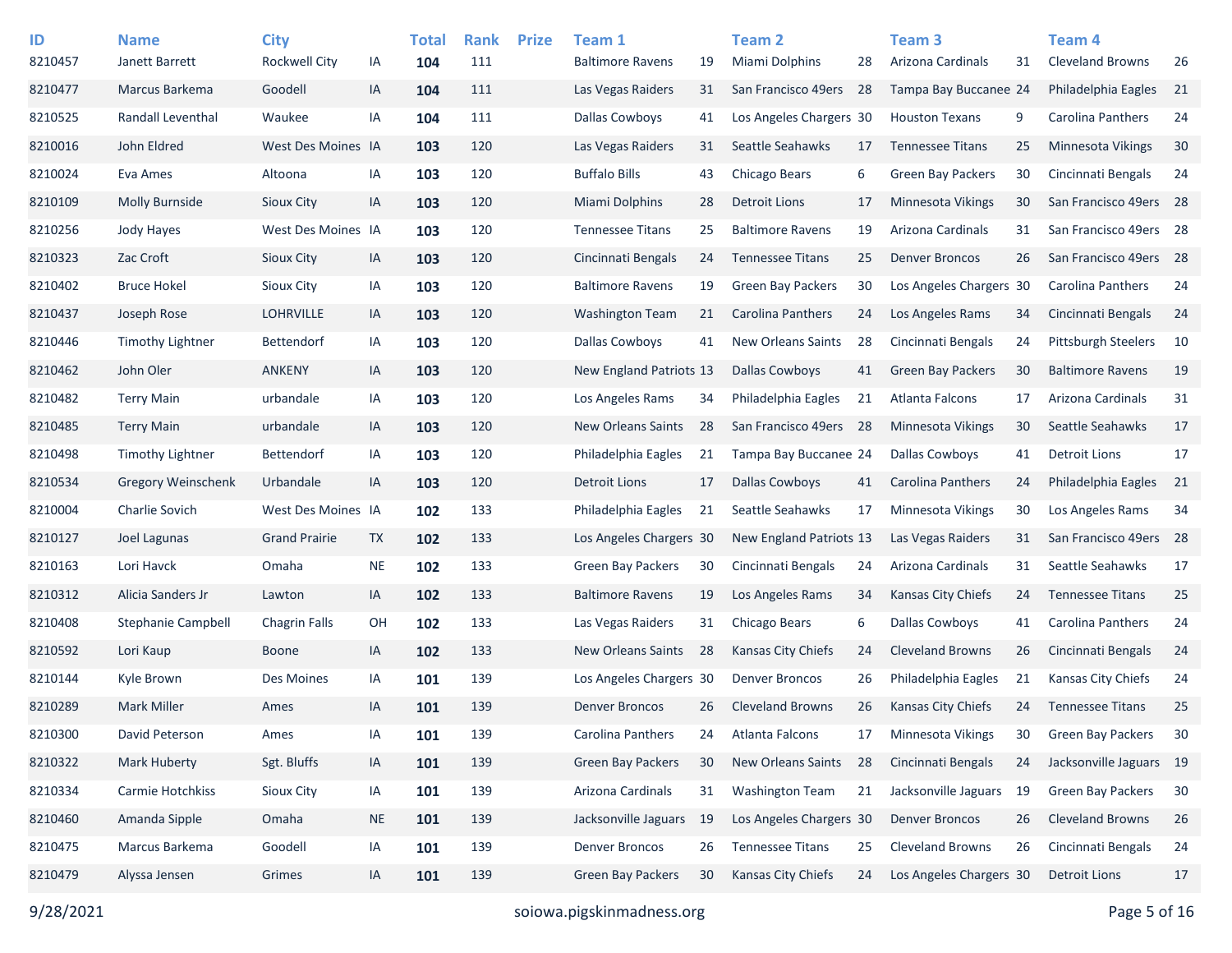| ID<br>8210499 | <b>Name</b><br><b>Taylor Parish</b> | <b>City</b><br><b>Saint Charles</b> | ΙA        | <b>Total</b><br>101 | <b>Rank</b><br>139 | <b>Prize</b> | Team 1<br><b>Green Bay Packers</b> | 30  | <b>Team 2</b><br>Tampa Bay Buccanee 24 |      | Team <sub>3</sub><br>Atlanta Falcons | 17 | Team <sub>4</sub><br>Los Angeles Chargers 30 |    |
|---------------|-------------------------------------|-------------------------------------|-----------|---------------------|--------------------|--------------|------------------------------------|-----|----------------------------------------|------|--------------------------------------|----|----------------------------------------------|----|
| 8210520       | Jason Pleggenkuhle                  | Adel                                | IA        | 101                 | 139                |              | <b>Baltimore Ravens</b>            | 19  | New England Patriots 13                |      | <b>Cleveland Browns</b>              | 26 | <b>Buffalo Bills</b>                         | 43 |
| 8210263       | Chris Morgan                        | West Des Moines IA                  |           | 100                 | 149                |              | <b>Washington Team</b>             | 21  | Kansas City Chiefs                     | 24   | <b>Green Bay Packers</b>             | 30 | <b>Tennessee Titans</b>                      | 25 |
| 8210425       | Royal McClannahan                   | Modale                              | IA        | 100                 | 149                |              | Tampa Bay Buccanee 24              |     | Arizona Cardinals                      | 31   | <b>Denver Broncos</b>                | 26 | <b>Baltimore Ravens</b>                      | 19 |
| 8210435       | Suzanne Dittmer                     | Des Moines                          | IA        | 100                 | 149                |              | Tampa Bay Buccanee 24              |     | Kansas City Chiefs                     | 24   | Las Vegas Raiders                    | 31 | Philadelphia Eagles                          | 21 |
| 8210476       | Marcus Barkema                      | Goodell                             | IA        | 100                 | 149                |              | <b>Minnesota Vikings</b>           | 30  | <b>Baltimore Ravens</b>                | 19   | <b>Tennessee Titans</b>              | 25 | <b>Denver Broncos</b>                        | 26 |
| 8210523       | Adam Long                           | Avoca                               | IA        | 100                 | 149                |              | Washington Team                    | 21  | Philadelphia Eagles                    | 21   | San Francisco 49ers                  | 28 | Los Angeles Chargers 30                      |    |
| 8210604       | Staci Uhl                           | sioux city                          | IA        | 100                 | 149                |              | Atlanta Falcons                    | 17  | Philadelphia Eagles                    | 21   | <b>Baltimore Ravens</b>              | 19 | <b>Buffalo Bills</b>                         | 43 |
| 8210029       | Paul Patterson                      | Norwalk                             | IA        | 99                  | 155                |              | Philadelphia Eagles                | 21  | Arizona Cardinals                      | 31   | Dallas Cowboys                       | 41 | Chicago Bears                                | 6  |
| 8210084       | Kurt Kruger                         | Ames                                | IA        | 99                  | 155                |              | Kansas City Chiefs                 | 24  | <b>Detroit Lions</b>                   | 17   | San Francisco 49ers                  | 28 | <b>Green Bay Packers</b>                     | 30 |
| 8210095       | Dave Baldus                         | Ames                                | IA        | 99                  | 155                |              | New England Patriots 13            |     | Tampa Bay Buccanee 24                  |      | Los Angeles Rams                     | 34 | New Orleans Saints                           | 28 |
| 8210146       | <b>Rich Bader</b>                   | Omaha                               | <b>NE</b> | 99                  | 155                |              | <b>Washington Team</b>             | 21  | <b>Buffalo Bills</b>                   | 43   | Pittsburgh Steelers                  | 10 | <b>Tennessee Titans</b>                      | 25 |
| 8210287       | Elizabeth Morse                     | Ames                                | IA        | 99                  | 155                |              | Jacksonville Jaguars               | 19  | <b>Washington Team</b>                 | 21   | <b>Tennessee Titans</b>              | 25 | Los Angeles Rams                             | 34 |
| 8210310       | Jim Clark                           | Sioux City                          | IA        | 99                  | 155                |              | <b>Denver Broncos</b>              | 26  | <b>New York Giants</b>                 | 14   | <b>New Orleans Saints</b>            | 28 | Las Vegas Raiders                            | 31 |
| 8210469       | <b>Phillip Strekal</b>              | Albany                              | OH        | 99                  | 155                |              | Cincinnati Bengals                 | 24  | Tampa Bay Buccanee 24                  |      | <b>Washington Team</b>               | 21 | Los Angeles Chargers 30                      |    |
| 8210529       | Catherine Luchte                    | Colorado Springs                    | CO        | 99                  | 155                |              | Philadelphia Eagles                | 21  | Minnesota Vikings                      | 30   | Atlanta Falcons                      | 17 | Las Vegas Raiders                            | 31 |
| 8210570       | Jean Wulf                           | Davenport                           | IA        | 99                  | 155                |              | Cincinnati Bengals                 | 24  | Los Angeles Rams                       | 34   | Seattle Seahawks                     | 17 | Carolina Panthers                            | 24 |
| 8210578       | John Larson                         | Johnston                            | IA        | 99                  | 155                |              | Los Angeles Rams                   | 34  | <b>Green Bay Packers</b>               | 30   | <b>Cleveland Browns</b>              | 26 | <b>Houston Texans</b>                        | 9  |
| 8210021       | <b>Ron Spurr</b>                    | Creston                             | IA        | 98                  | 165                |              | Los Angeles Rams                   | 34  | San Francisco 49ers                    | 28   | <b>Green Bay Packers</b>             | 30 | Chicago Bears                                | 6  |
| 8210112       | Kellen Fitch                        | Sioux City                          | IA        | 98                  | 165                |              | <b>Minnesota Vikings</b>           | 30  | Jacksonville Jaguars                   | - 19 | <b>Washington Team</b>               | 21 | San Francisco 49ers                          | 28 |
| 8210198       | Brian Brockman                      | Carson                              | IA        | 98                  | 165                |              | Tampa Bay Buccanee 24              |     | <b>Washington Team</b>                 | 21   | Los Angeles Rams                     | 34 | <b>Baltimore Ravens</b>                      | 19 |
| 8210215       | <b>Tony Peterson</b>                | <b>Council Bluffs</b>               | IA        | 98                  | 165                |              | New England Patriots 13            |     | <b>New York Giants</b>                 | 14   | San Francisco 49ers                  | 28 | <b>Buffalo Bills</b>                         | 43 |
| 8210332       | Carmie Hotchkiss                    | Sioux City                          | IA        | 98                  | 165                |              | San Francisco 49ers                | -28 | Green Bay Packers                      | 30   | <b>Cleveland Browns</b>              | 26 | <b>New York Giants</b>                       | 14 |
| 8210412       | Jac Doran                           | Fort Dodge                          | IA        | 98                  | 165                |              | <b>Dallas Cowboys</b>              | 41  | Chicago Bears                          | 6    | Minnesota Vikings                    | 30 | <b>Washington Team</b>                       | 21 |
| 8210442       | <b>Curtis Hollebrands</b>           | Clive                               | IA        | 98                  | 165                |              | Cleveland Browns                   | 26  | <b>Carolina Panthers</b>               | 24   | Arizona Cardinals                    | 31 | <b>Atlanta Falcons</b>                       | 17 |
| 8210486       | Ashley Jackson                      | <b>Webster City</b>                 | IA        | 98                  | 165                |              | <b>Buffalo Bills</b>               | 43  | Chicago Bears                          | 6    | Jacksonville Jaguars                 | 19 | Los Angeles Chargers 30                      |    |
| 8210507       | David Canty                         | Sperry                              | IA        | 98                  | 165                |              | New York Jets                      | 0   | <b>Buffalo Bills</b>                   | 43   | Kansas City Chiefs                   | 24 | Las Vegas Raiders                            | 31 |
| 8210554       | Lora Coffman                        | Des Moines                          | IA        | 98                  | 165                |              | Minnesota Vikings                  | 30  | <b>Baltimore Ravens</b>                | 19   | <b>Tennessee Titans</b>              | 25 | Carolina Panthers                            | 24 |
| 8210593       | Jenna Fitch                         | Gilbert                             | IA        | 98                  | 165                |              | <b>Tennessee Titans</b>            | 25  | Los Angeles Chargers 30                |      | <b>Denver Broncos</b>                | 26 | Seattle Seahawks                             | 17 |
| 8210597       | Nick Fitch                          | Ames                                | IA        | 98                  | 165                |              | <b>Washington Team</b>             | 21  | Pittsburgh Steelers                    | - 10 | Carolina Panthers                    | 24 | <b>Buffalo Bills</b>                         | 43 |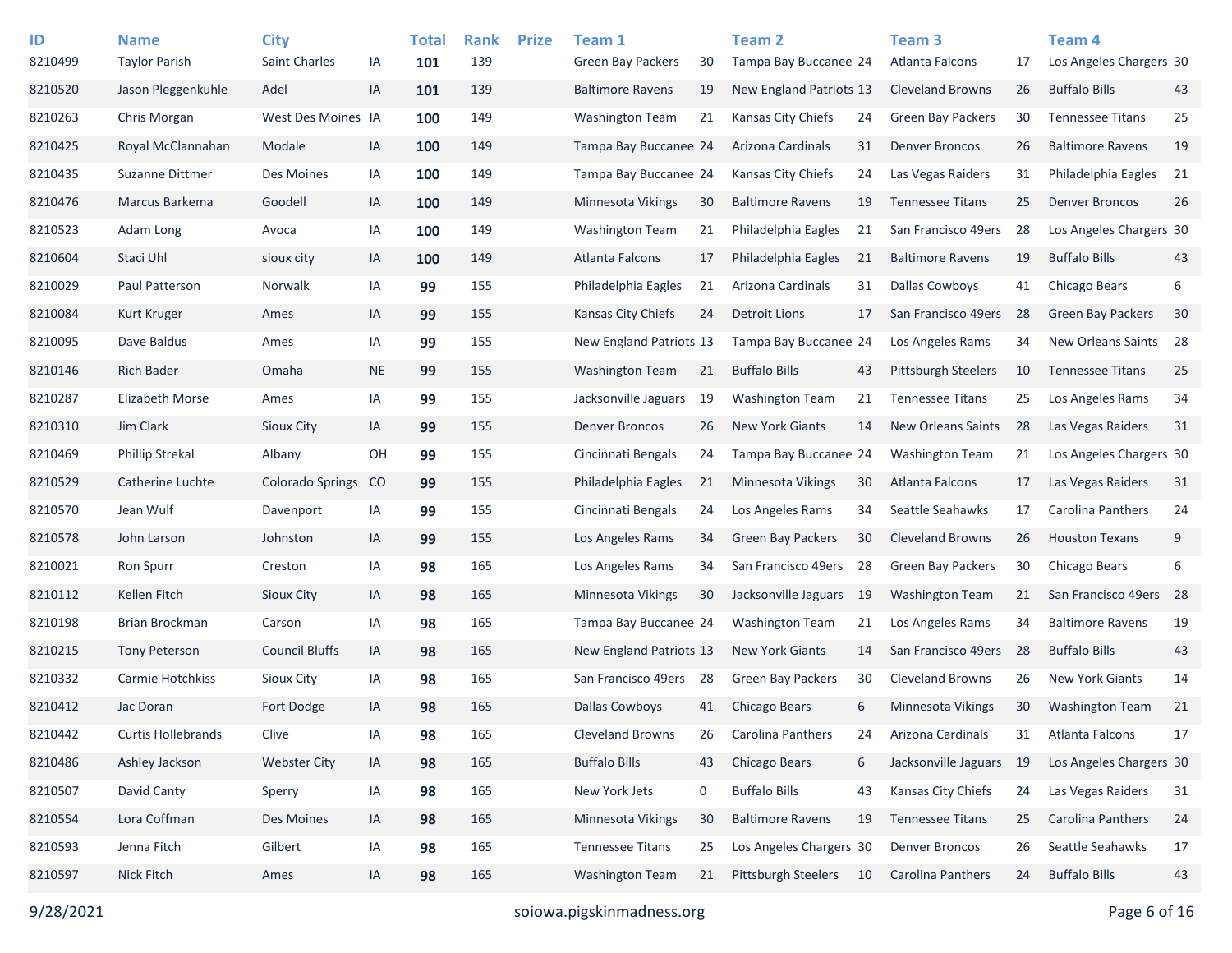| ID<br>8210037 | <b>Name</b><br><b>Charles Lee</b> | <b>City</b><br>Youngsville | <b>NC</b> | <b>Total</b><br>97 | <b>Rank</b><br>177 | <b>Prize</b> | Team 1<br>Miami Dolphins   | 28 | <b>Team 2</b><br><b>Kansas City Chiefs</b> | 24   | Team <sub>3</sub><br>Tampa Bay Buccanee 24 |     | Team <sub>4</sub><br>Philadelphia Eagles | - 21 |
|---------------|-----------------------------------|----------------------------|-----------|--------------------|--------------------|--------------|----------------------------|----|--------------------------------------------|------|--------------------------------------------|-----|------------------------------------------|------|
| 8210111       | <b>Anthony Fitch</b>              | Sioux City                 | IA        | 97                 | 177                |              | <b>Detroit Lions</b>       | 17 | <b>Kansas City Chiefs</b>                  | 24   | <b>Green Bay Packers</b>                   | 30  | <b>Cleveland Browns</b>                  | 26   |
| 8210118       | Jeana Davis                       | Sioux City                 | <b>NE</b> | 97                 | 177                |              | Tampa Bay Buccanee 24      |    | <b>Minnesota Vikings</b>                   | 30   | Detroit Lions                              | 17  | <b>Denver Broncos</b>                    | 26   |
| 8210260       | Kaylene Ballesteros               | Indianola                  | IA        | 97                 | 177                |              | Atlanta Falcons            | 17 | San Francisco 49ers                        | 28   | <b>Miami Dolphins</b>                      | 28  | Carolina Panthers                        | 24   |
| 8210455       | Jody Erion                        | Farley                     | IA        | 97                 | 177                |              | Tampa Bay Buccanee 24      |    | Arizona Cardinals                          | 31   | <b>New York Giants</b>                     | 14  | San Francisco 49ers 28                   |      |
| 8210508       | Martin Benda                      | Farley                     | IA        | 97                 | 177                |              | Los Angeles Chargers 30    |    | New York Jets                              | 0    | <b>Buffalo Bills</b>                       | 43  | <b>Kansas City Chiefs</b>                | 24   |
| 8210025       | <b>Randy Spurr</b>                | Norwalk                    | IA        | 96                 | 183                |              | Tampa Bay Buccanee 24      |    | <b>Baltimore Ravens</b>                    | 19   | <b>Tennessee Titans</b>                    | 25  | New Orleans Saints 28                    |      |
| 8210073       | George Wang                       | Ames                       | IA        | 96                 | 183                |              | <b>Miami Dolphins</b>      | 28 | <b>Houston Texans</b>                      | 9    | Arizona Cardinals                          | 31  | New Orleans Saints                       | 28   |
| 8210157       | <b>Steve Goltl</b>                | Omaha                      | <b>NE</b> | 96                 | 183                |              | Arizona Cardinals          | 31 | <b>New York Giants</b>                     | 14   | <b>Washington Team</b>                     | 21  | <b>Green Bay Packers</b>                 | 30   |
| 8210265       | <b>Ryan Purdy</b>                 | Van Meter                  | IA        | 96                 | 183                |              | Atlanta Falcons            | 17 | San Francisco 49ers                        | 28   | <b>Washington Team</b>                     | 21  | <b>Green Bay Packers</b>                 | 30   |
| 8210338       | Judi Eyles                        | Ames                       | IA        | 96                 | 183                |              | <b>Baltimore Ravens</b>    | 19 | Cincinnati Bengals                         | 24   | <b>Tennessee Titans</b>                    | 25  | New Orleans Saints 28                    |      |
| 8210433       | <b>Nick Filipi</b>                | Ankeny                     | IA        | 96                 | 183                |              | Green Bay Packers          | 30 | <b>Detroit Lions</b>                       | 17   | <b>Washington Team</b>                     | 21  | San Francisco 49ers 28                   |      |
| 8210467       | <b>Phillip Strekal</b>            | Albany                     | OH        | 96                 | 183                |              | <b>Cleveland Browns</b>    | 26 | <b>Tennessee Titans</b>                    | 25   | <b>Carolina Panthers</b>                   | 24  | <b>Washington Team</b>                   | 21   |
| 8210521       | Loren Goettsch                    | Sioux City                 | IA        | 96                 | 183                |              | Tampa Bay Buccanee 24      |    | Philadelphia Eagles                        | 21   | <b>Minnesota Vikings</b>                   | 30  | <b>Washington Team</b>                   | 21   |
| 8210079       | Deb Arneson                       | Ames                       | IA        | 95                 | 191                |              | Philadelphia Eagles        | 21 | Arizona Cardinals                          | 31   | Tampa Bay Buccanee 24                      |     | <b>Baltimore Ravens</b>                  | 19   |
| 8210114       | Jeremy Stroman                    | Sioux City                 | IA        | 95                 | 191                |              | Carolina Panthers          | 24 | <b>Kansas City Chiefs</b>                  | 24   | <b>Cleveland Browns</b>                    | 26  | <b>Washington Team</b>                   | 21   |
| 8210174       | <b>Troy Cross</b>                 | <b>Council Bluffs</b>      | IA        | 95                 | 191                |              | Cincinnati Bengals         | 24 | Tampa Bay Buccanee 24                      |      | Los Angeles Rams                           | 34  | New England Patriots 13                  |      |
| 8210219       | <b>Chrissy Hite</b>               | <b>Council Bluffs</b>      | IA        | 95                 | 191                |              | Arizona Cardinals          | 31 | <b>Pittsburgh Steelers</b>                 | 10   | Los Angeles Chargers 30                    |     | <b>Kansas City Chiefs</b>                | 24   |
| 8210257       | <b>Brent Kock</b>                 | West Des Moines IA         |           | 95                 | 191                |              | <b>Pittsburgh Steelers</b> | 10 | <b>Dallas Cowboys</b>                      | 41   | <b>New York Giants</b>                     | 14  | Los Angeles Chargers 30                  |      |
| 8210431       | John Santone                      | Painesville                | OH        | 95                 | 191                |              | Arizona Cardinals          | 31 | Jacksonville Jaguars                       | - 19 | Seattle Seahawks                           | 17  | <b>Miami Dolphins</b>                    | 28   |
| 8210444       | Tammi Vail                        | Rockford                   | IL.       | 95                 | 191                |              | Dallas Cowboys             | 41 | Atlanta Falcons                            | 17   | <b>Houston Texans</b>                      | 9   | New Orleans Saints                       | 28   |
| 8210527       | <b>Beth Burnett</b>               | Horseshoe Bend             | AR        | 95                 | 191                |              | Las Vegas Raiders          | 31 | <b>Miami Dolphins</b>                      | 28   | Jacksonville Jaguars                       | -19 | Seattle Seahawks                         | 17   |
| 8210551       | Matthew Lundquist                 | Clive                      | IA        | 95                 | 191                |              | <b>Houston Texans</b>      | 9  | Minnesota Vikings                          | 30   | San Francisco 49ers                        | 28  | Miami Dolphins                           | 28   |
| 8210557       | <b>Austin Myers</b>               | Adel                       | IA        | 95                 | 191                |              | <b>Buffalo Bills</b>       | 43 | <b>Tennessee Titans</b>                    | 25   | <b>Detroit Lions</b>                       | 17  | <b>Pittsburgh Steelers</b>               | 10   |
| 8210568       | Jean Wulf                         | Davenport                  | IA        | 95                 | 191                |              | <b>Washington Team</b>     | 21 | Minnesota Vikings                          | 30   | New England Patriots 13                    |     | Arizona Cardinals                        | 31   |
| 8210003       | Tom Meneough                      | Des Moines                 | IA        | 94                 | 202                |              | <b>Cleveland Browns</b>    | 26 | Chicago Bears                              | 6    | <b>Washington Team</b>                     | 21  | <b>Dallas Cowboys</b>                    | 41   |
| 8210017       | Debby Eldred                      | West Des Moines IA         |           | 94                 | 202                |              | San Francisco 49ers        | 28 | <b>Tennessee Titans</b>                    | 25   | Atlanta Falcons                            | 17  | Carolina Panthers                        | 24   |
| 8210076       | Morgan Henry                      | Des Moines                 | IA        | 94                 | 202                |              | Minnesota Vikings          | 30 | Atlanta Falcons                            | 17   | Las Vegas Raiders                          | 31  | Indianapolis Colts                       | 16   |
| 8210150       | Dennis Dudzik                     | Omaha                      | $\sf NE$  | 94                 | 202                |              | Chicago Bears              | 6  | <b>Denver Broncos</b>                      | 26   | Dallas Cowboys                             | 41  | Philadelphia Eagles 21                   |      |
| 8210251       | Jeff Lyon                         | West Des Moines IA         |           | 94                 | 202                |              | <b>Denver Broncos</b>      | 26 | Philadelphia Eagles                        | 21   | Los Angeles Rams                           | 34  | New England Patriots 13                  |      |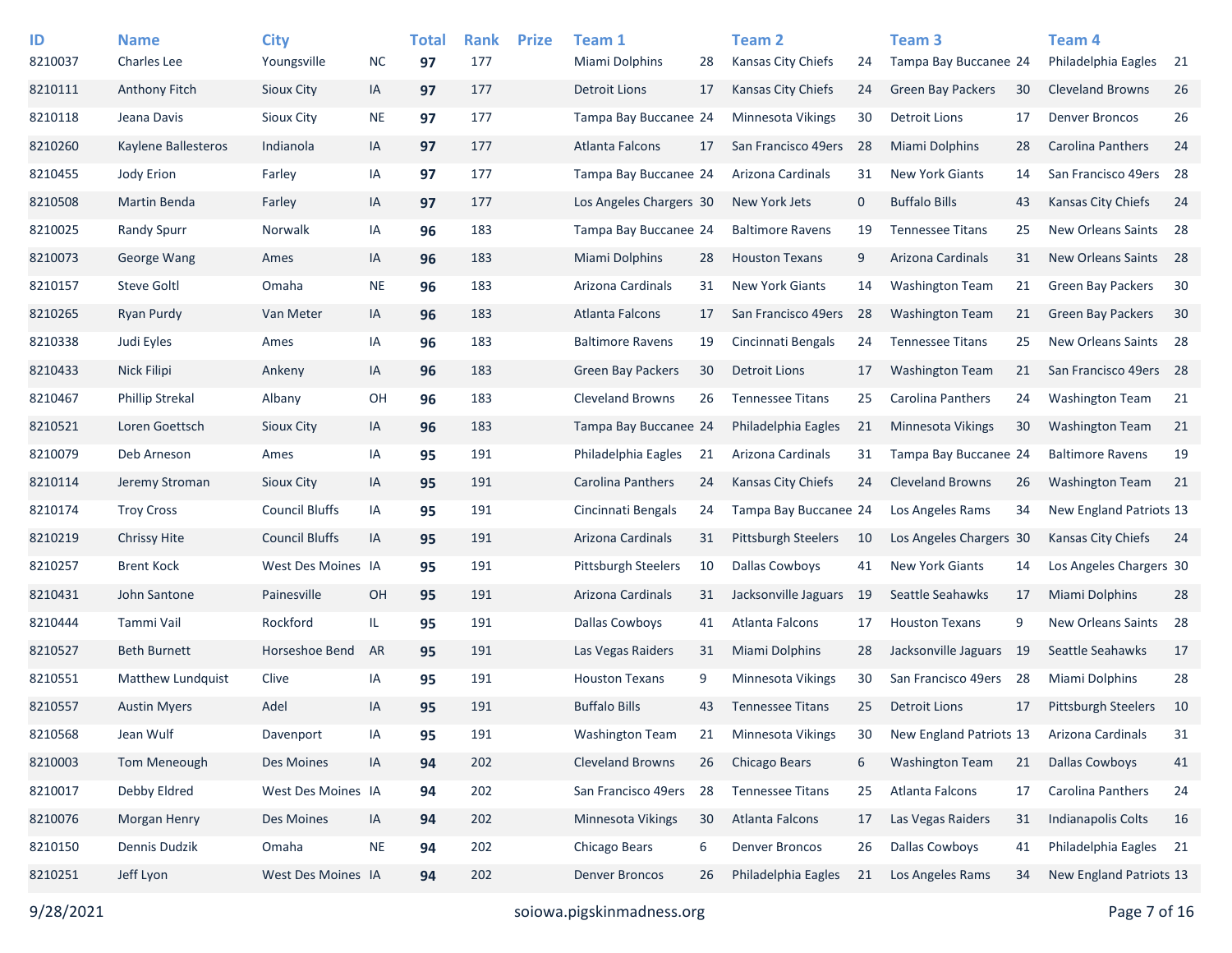| ID      | <b>Name</b>               | <b>City</b>           |           | <b>Total</b> | <b>Rank</b> | <b>Prize</b> | Team 1                    |     | <b>Team 2</b>             |    | Team <sub>3</sub>          |    | <b>Team 4</b>             |    |
|---------|---------------------------|-----------------------|-----------|--------------|-------------|--------------|---------------------------|-----|---------------------------|----|----------------------------|----|---------------------------|----|
| 8210321 | <b>Brooke Davies</b>      | Sioux City            | IA        | 94           | 202         |              | <b>Dallas Cowboys</b>     | 41  | <b>Washington Team</b>    | 21 | Jacksonville Jaguars       | 19 | New England Patriots 13   |    |
| 8210324 | <b>Brad Echter</b>        | Sgt. Bluffs           | IA        | 94           | 202         |              | Chicago Bears             | 6   | Las Vegas Raiders         | 31 | <b>Buffalo Bills</b>       | 43 | <b>New York Giants</b>    | 14 |
| 8210355 | <b>Taylor Hall</b>        | Shell Lake            | WI        | 94           | 202         |              | Seattle Seahawks          | 17  | Jacksonville Jaguars      | 19 | Minnesota Vikings          | 30 | San Francisco 49ers 28    |    |
| 8210459 | Amanda Sipple             | Omaha                 | <b>NE</b> | 94           | 202         |              | Arizona Cardinals         | 31  | Las Vegas Raiders         | 31 | <b>Baltimore Ravens</b>    | 19 | New England Patriots 13   |    |
| 8210582 | <b>Brady Oldag</b>        | <b>Cedar Falls</b>    | IA        | 94           | 202         |              | Los Angeles Rams          | 34  | <b>Denver Broncos</b>     | 26 | Seattle Seahawks           | 17 | <b>Detroit Lions</b>      | 17 |
| 8210207 | Tom Weddem                | Glendwood             | IA        | 93           | 212         |              | Minnesota Vikings         | 30  | <b>Denver Broncos</b>     | 26 | Philadelphia Eagles        | 21 | <b>Indianapolis Colts</b> | 16 |
| 8210291 | <b>Mark Miller</b>        | Ames                  | IA        | 93           | 212         |              | San Francisco 49ers       | 28  | Jacksonville Jaguars      | 19 | Indianapolis Colts         | 16 | Los Angeles Chargers 30   |    |
| 8210327 | Doug Tilson               | Plattsmouth           | <b>NE</b> | 93           | 212         |              | Philadelphia Eagles       | 21  | <b>Tennessee Titans</b>   | 25 | New England Patriots 13    |    | Los Angeles Rams          | 34 |
| 8210434 | <b>Benjmin Lacey</b>      | Ankeny                | IA        | 93           | 212         |              | Los Angeles Chargers 30   |     | Tampa Bay Buccanee 24     |    | <b>New York Giants</b>     | 14 | <b>Tennessee Titans</b>   | 25 |
| 8210441 | <b>Curtis Hollebrands</b> | Clive                 | IA        | 93           | 212         |              | New England Patriots 13   |     | San Francisco 49ers       | 28 | <b>Houston Texans</b>      | 9  | <b>Buffalo Bills</b>      | 43 |
| 8210503 | Jessica Goerge            | Dubuque               | IA        | 93           | 212         |              | <b>Green Bay Packers</b>  | 30  | <b>Tennessee Titans</b>   | 25 | <b>Pittsburgh Steelers</b> | 10 | Miami Dolphins            | 28 |
| 8210047 | Jan Spurr                 | Creston               | IA        | 92           | 218         |              | <b>New Orleans Saints</b> | 28  | Chicago Bears             | 6  | Los Angeles Rams           | 34 | Cincinnati Bengals        | 24 |
| 8210270 | Andre Owen                | West Des Moines IA    |           | 92           | 218         |              | Atlanta Falcons           | 17  | <b>New Orleans Saints</b> | 28 | San Francisco 49ers        | 28 | Jacksonville Jaguars 19   |    |
| 8210316 | Sean Mendlik              | Sioux City            | IA        | 92           | 218         |              | Carolina Panthers         | 24  | Tampa Bay Buccanee 24     |    | Minnesota Vikings          | 30 | <b>New York Giants</b>    | 14 |
| 8210349 | <b>Becky Scherbring</b>   | Ankeny                | IA        | 92           | 218         |              | <b>Houston Texans</b>     | 9   | Cincinnati Bengals        | 24 | Las Vegas Raiders          | 31 | New Orleans Saints 28     |    |
| 8210483 | <b>Terry Main</b>         | urbandale             | IA        | 92           | 218         |              | <b>Tennessee Titans</b>   | 25  | <b>Cleveland Browns</b>   | 26 | Seattle Seahawks           | 17 | Tampa Bay Buccanee 24     |    |
| 8210491 | Rebecca Rader             | Moville               | IA        | 92           | 218         |              | Jacksonville Jaguars      | 19  | <b>Cleveland Browns</b>   | 26 | Atlanta Falcons            | 17 | Los Angeles Chargers 30   |    |
| 8210497 | <b>Chris Wahlert</b>      | Peosta                | IA        | 92           | 218         |              | <b>Tennessee Titans</b>   | 25  | <b>Cleveland Browns</b>   | 26 | Kansas City Chiefs         | 24 | Seattle Seahawks          | 17 |
| 8210538 | Kelly Johnson             | <b>WALCOTT</b>        | IA        | 92           | 218         |              | Las Vegas Raiders         | 31  | <b>New Orleans Saints</b> | 28 | Jacksonville Jaguars       | 19 | <b>New York Giants</b>    | 14 |
| 8210581 | <b>Reinhard Boeschen</b>  | Waterloo              | IA        | 92           | 218         |              | <b>New York Giants</b>    | 14  | Tampa Bay Buccanee 24     |    | <b>Carolina Panthers</b>   | 24 | Los Angeles Chargers 30   |    |
| 8210594 | <b>Richard Fitch</b>      | Ames                  | IA        | 92           | 218         |              | <b>Baltimore Ravens</b>   | 19  | <b>Buffalo Bills</b>      | 43 | <b>Houston Texans</b>      | 9  | Philadelphia Eagles       | 21 |
| 8210035 | <b>Charles Lee</b>        | Youngsville           | <b>NC</b> | 91           | 228         |              | Los Angeles Rams          | 34  | New England Patriots 13   |    | <b>Green Bay Packers</b>   | 30 | <b>New York Giants</b>    | 14 |
| 8210217 | John Focht                | Omaha                 | <b>NE</b> | 91           | 228         |              | Los Angeles Chargers 30   |     | New York Jets             | 0  | Las Vegas Raiders          | 31 | Minnesota Vikings         | 30 |
| 8210478 | Marcus Barkema            | Goodell               | IA        | 91           | 228         |              | Cincinnati Bengals        | -24 | New England Patriots 13   |    | Los Angeles Chargers 30    |    | <b>Kansas City Chiefs</b> | 24 |
| 8210559 | <b>Chris Simmons</b>      | Fort Dodge            | IA        | 91           | 228         |              | New York Jets             | 0   | Los Angeles Chargers 30   |    | Arizona Cardinals          | 31 | Minnesota Vikings         | 30 |
| 8210563 | Sheri Partington          | Elkhart               | IA        | 91           | 228         |              | Cincinnati Bengals        | 24  | Chicago Bears             | 6  | Los Angeles Chargers 30    |    | Arizona Cardinals         | 31 |
| 8210002 | Kim Beisser               | West Des Moines IA    |           | 90           | 233         |              | Miami Dolphins            | 28  | Jacksonville Jaguars 19   |    | <b>Denver Broncos</b>      | 26 | Atlanta Falcons           | 17 |
| 8210086 | Angie Vanwestan           | <b>Story City</b>     | IA        | 90           | 233         |              | <b>Washington Team</b>    | 21  | <b>Miami Dolphins</b>     | 28 | Cincinnati Bengals         | 24 | <b>Detroit Lions</b>      | 17 |
| 8210148 | Melinda Goltl             | <b>Council Bluffs</b> | IA        | 90           | 233         |              | <b>Carolina Panthers</b>  | 24  | <b>Green Bay Packers</b>  | 30 | <b>Baltimore Ravens</b>    | 19 | <b>Detroit Lions</b>      | 17 |
| 8210154 | Kate Graslewicz           | Omaha                 | <b>NE</b> | 90           | 233         |              | <b>Miami Dolphins</b>     | 28  | Jacksonville Jaguars 19   |    | Seattle Seahawks           | 17 | <b>Cleveland Browns</b>   | 26 |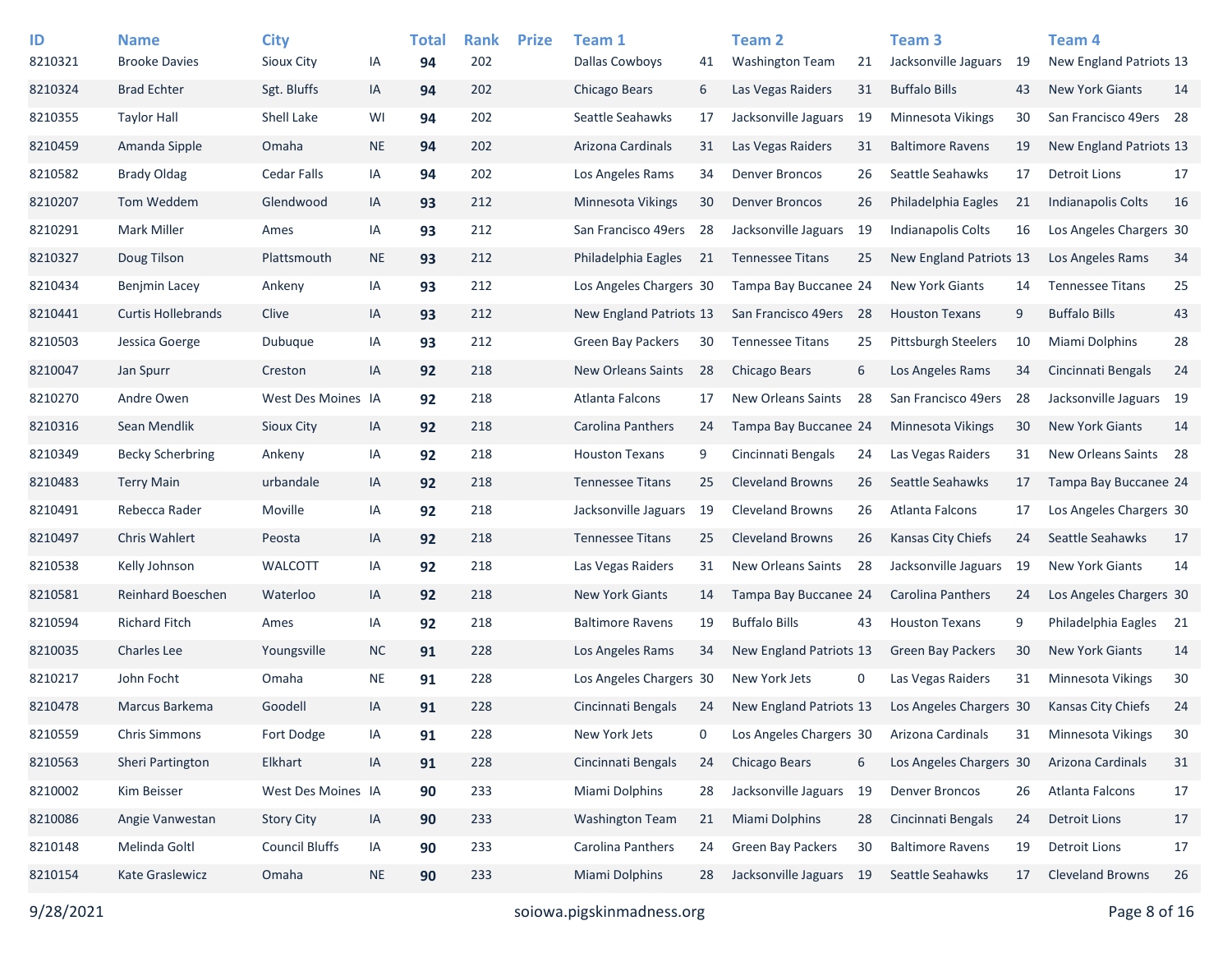| ID      | <b>Name</b>               | <b>City</b>             |           | <b>Total</b> | <b>Rank</b> | <b>Prize</b> | Team 1                    |    | Team 2                    |    | Team <sub>3</sub>         |     | Team 4                     |      |
|---------|---------------------------|-------------------------|-----------|--------------|-------------|--------------|---------------------------|----|---------------------------|----|---------------------------|-----|----------------------------|------|
| 8210224 | James Grimes              | Altoona                 | ΙA        | 90           | 233         |              | <b>Buffalo Bills</b>      | 43 | Cincinnati Bengals        | 24 | <b>Houston Texans</b>     | 9   | <b>New York Giants</b>     | 14   |
| 8210273 | Adam Suter                | Ankeny                  | IA        | 90           | 233         |              | <b>New Orleans Saints</b> | 28 | <b>New York Giants</b>    | 14 | Carolina Panthers         | 24  | Tampa Bay Buccanee 24      |      |
| 8210314 | Eric Carlson              | Sgt. Bluffs             | IA        | 90           | 233         |              | Seattle Seahawks          | 17 | Miami Dolphins            | 28 | <b>New York Giants</b>    | 14  | Arizona Cardinals          | 31   |
| 8210335 | Judi Eyles                | Ames                    | IA        | 90           | 233         |              | Kansas City Chiefs        | 24 | <b>New York Giants</b>    | 14 | Cincinnati Bengals        | 24  | Miami Dolphins             | 28   |
| 8210337 | Judi Eyles                | Ames                    | IA        | 90           | 233         |              | New York Jets             | 0  | Dallas Cowboys            | 41 | <b>Washington Team</b>    | 21  | Miami Dolphins             | 28   |
| 8210405 | Stephanie Campbell        | <b>Chagrin Falls</b>    | OH        | 90           | 233         |              | <b>Atlanta Falcons</b>    | 17 | Philadelphia Eagles       | 21 | <b>Cleveland Browns</b>   | 26  | <b>Denver Broncos</b>      | 26   |
| 8210406 | <b>Stephanie Campbell</b> | <b>Chagrin Falls</b>    | OH        | 90           | 233         |              | Jacksonville Jaguars      | 19 | <b>Cleveland Browns</b>   | 26 | Arizona Cardinals         | 31  | <b>New York Giants</b>     | 14   |
| 8210458 | Carissa Andermann         | <b>Cedar Falls</b>      | IA        | 90           | 233         |              | Carolina Panthers         | 24 | <b>Cleveland Browns</b>   | 26 | <b>Houston Texans</b>     | 9   | Arizona Cardinals          | 31   |
| 8210510 | Liane Long                | Avoca                   | IA        | 90           | 233         |              | Kansas City Chiefs        | 24 | <b>Cleveland Browns</b>   | 26 | Carolina Panthers         | 24  | <b>Indianapolis Colts</b>  | 16   |
| 8210526 | Roy Fonza                 | Horseshoe Bend          | AR        | 90           | 233         |              | <b>Cleveland Browns</b>   | 26 | Cincinnati Bengals        | 24 | <b>Washington Team</b>    | 21  | <b>Baltimore Ravens</b>    | 19   |
| 8210552 | Matthew Lundquist         | Clive                   | IA        | 90           | 233         |              | Chicago Bears             | 6  | <b>Denver Broncos</b>     | 26 | Kansas City Chiefs        | 24  | Los Angeles Rams           | 34   |
| 8210576 | Colleen Boyle             | Chestnut Hill           | MA        | 90           | 233         |              | Dallas Cowboys            | 41 | Atlanta Falcons           | 17 | <b>Denver Broncos</b>     | 26  | Chicago Bears              | 6    |
| 8210588 | Glenda Cogley             | Grimes                  | IA        | 90           | 233         |              | <b>Green Bay Packers</b>  | 30 | Los Angeles Chargers 30   |    | Indianapolis Colts        | 16  | <b>New York Giants</b>     | 14   |
| 8210601 | Maureen Rozen             | Robins                  | IA        | 90           | 233         |              | <b>Buffalo Bills</b>      | 43 | Seattle Seahawks          | 17 | Chicago Bears             | 6   | Tampa Bay Buccanee 24      |      |
| 8210206 | Tom Weddem                | Glendwood               | IA        | 89           | 251         |              | Tampa Bay Buccanee 24     |    | Minnesota Vikings         | 30 | <b>Baltimore Ravens</b>   | 19  | Indianapolis Colts         | 16   |
| 8210216 | <b>Chad Meyers</b>        | Pacific Jet             | IA        | 89           | 251         |              | <b>Detroit Lions</b>      | 17 | <b>New Orleans Saints</b> | 28 | Jacksonville Jaguars      | -19 | <b>Tennessee Titans</b>    | 25   |
| 8210266 | Chris Scott               | West Des Moines IA      |           | 89           | 251         |              | Los Angeles Rams          | 34 | Cincinnati Bengals        | 24 | <b>Tennessee Titans</b>   | 25  | Chicago Bears              | 6    |
| 8210268 | Jason Hatcher             | West Des Moines IA      |           | 89           | 251         |              | New Orleans Saints        | 28 | <b>Green Bay Packers</b>  | 30 | <b>Washington Team</b>    | 21  | <b>Pittsburgh Steelers</b> | 10   |
| 8210271 | Crystal Kerr              | West Des Moines IA      |           | 89           | 251         |              | Philadelphia Eagles       | 21 | Detroit Lions             | 17 | Los Angeles Chargers 30   |     | <b>Washington Team</b>     | 21   |
| 8210347 | Lisa Keller               | Ankeny                  | IA        | 89           | 251         |              | Las Vegas Raiders         | 31 | Chicago Bears             | 6  | San Francisco 49ers       | -28 | Cincinnati Bengals         | 24   |
| 8210404 | <b>Stephanie Campbell</b> | <b>Chagrin Falls</b>    | OH        | 89           | 251         |              | Kansas City Chiefs        | 24 | Las Vegas Raiders         | 31 | <b>Tennessee Titans</b>   | 25  | <b>Houston Texans</b>      | 9    |
| 8210428 | <b>Timothy Lynch</b>      | <b>JOHNSTON</b>         | IA        | 89           | 251         |              | New England Patriots 13   |    | Seattle Seahawks          | 17 | Arizona Cardinals         | 31  | New Orleans Saints         | - 28 |
| 8210531 | Catherine Luchte          | <b>Colorado Springs</b> | CO        | 89           | 251         |              | Los Angeles Rams          | 34 | Philadelphia Eagles       | 21 | <b>Tennessee Titans</b>   | 25  | <b>Houston Texans</b>      | 9    |
| 8210564 | <b>Holly Pickett</b>      | Ankeny                  | IA        | 89           | 251         |              | New England Patriots 13   |    | <b>New York Giants</b>    | 14 | Philadelphia Eagles       | 21  | <b>Dallas Cowboys</b>      | 41   |
| 8210573 | <b>Scott Moore</b>        | Missouri Valley         | IA        | 89           | 251         |              | Chicago Bears             | 6  | Las Vegas Raiders         | 31 | <b>New Orleans Saints</b> | 28  | Carolina Panthers          | 24   |
| 8210015 | Jeff Eldred               | <b>Webster Groves</b>   | <b>MO</b> | 88           | 262         |              | New Orleans Saints        | 28 | <b>Washington Team</b>    | 21 | <b>Cleveland Browns</b>   | 26  | New England Patriots 13    |      |
| 8210097 | Dennis Alioth             | Sioux City              | IA        | 88           | 262         |              | Seattle Seahawks          | 17 | New Orleans Saints        | 28 | <b>Cleveland Browns</b>   | 26  | Atlanta Falcons            | 17   |
| 8210413 | Rhonda Ellis              | Lederach                | PA        | 88           | 262         |              | Minnesota Vikings         | 30 | <b>Baltimore Ravens</b>   | 19 | Green Bay Packers         | 30  | <b>Houston Texans</b>      | 9    |
| 8210553 | Matthew Lundquist         | Clive                   | IA        | 88           | 262         |              | Pittsburgh Steelers       | 10 | <b>Indianapolis Colts</b> | 16 | <b>Baltimore Ravens</b>   | 19  | <b>Buffalo Bills</b>       | 43   |
| 8210575 | Colleen Boyle             | Chestnut Hill           | MA        | 88           | 262         |              | New England Patriots 13   |    | <b>Dallas Cowboys</b>     | 41 | Seattle Seahawks          | 17  | <b>Detroit Lions</b>       | 17   |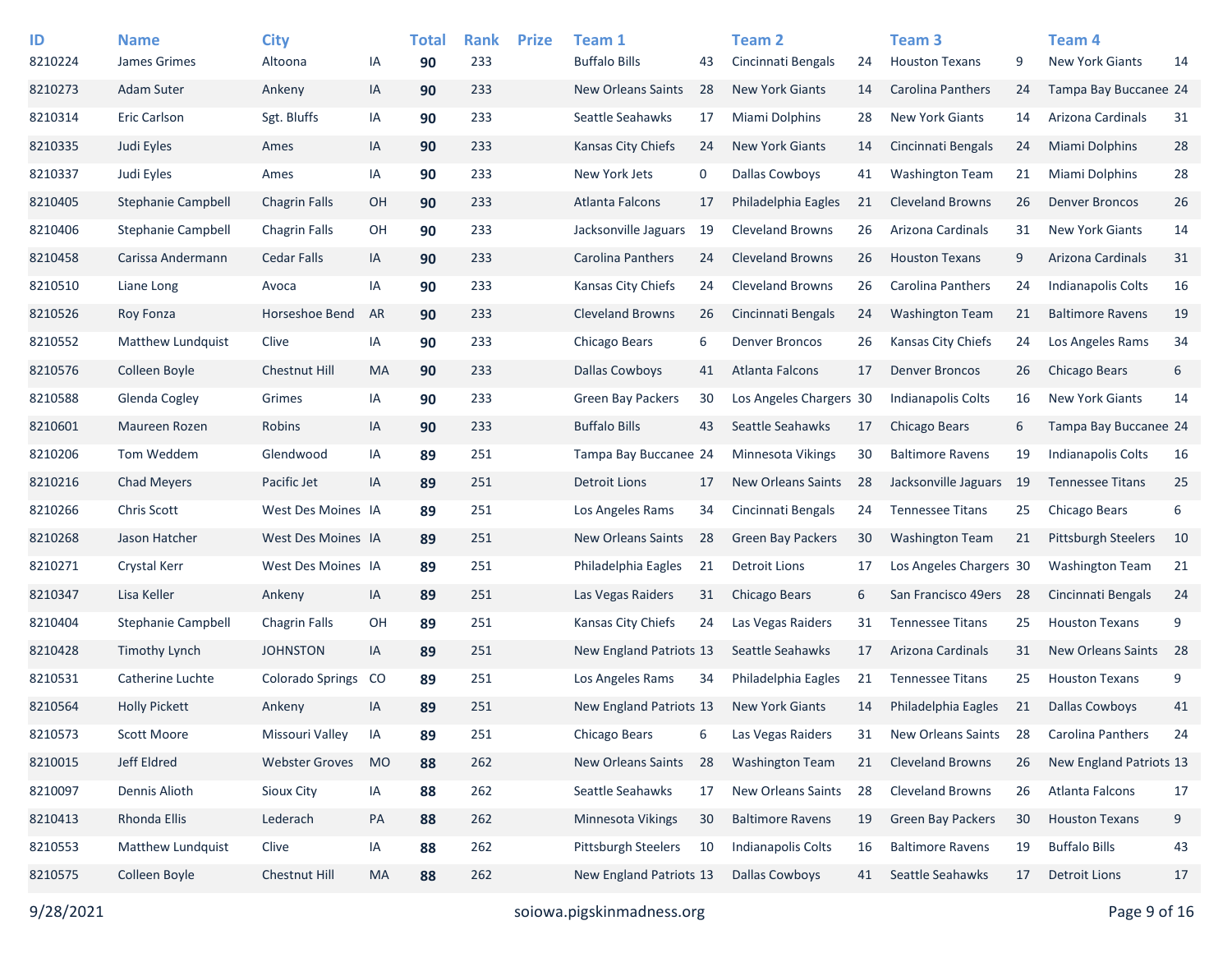| ID      | <b>Name</b>            | <b>City</b>             |           | <b>Total</b> | <b>Rank</b> | <b>Prize</b> | Team 1                    |    | <b>Team 2</b>              |    | Team <sub>3</sub>          |     | <b>Team 4</b>              |      |
|---------|------------------------|-------------------------|-----------|--------------|-------------|--------------|---------------------------|----|----------------------------|----|----------------------------|-----|----------------------------|------|
| 8210027 | John Lowe              | Pleasant Hill           | IA        | 87           | 267         |              | <b>Baltimore Ravens</b>   | 19 | Chicago Bears              | 6  | Arizona Cardinals          | 31  | Las Vegas Raiders          | 31   |
| 8210032 | Jeff Klocko            | Norwalk                 | IA        | 87           | 267         |              | <b>Cleveland Browns</b>   | 26 | New England Patriots 13    |    | Kansas City Chiefs         | 24  | Cincinnati Bengals         | 24   |
| 8210117 | <b>Rheanne Hoffman</b> | <b>Sioux City</b>       | IA        | 87           | 267         |              | <b>Tennessee Titans</b>   | 25 | Philadelphia Eagles        | 21 | Las Vegas Raiders          | 31  | Pittsburgh Steelers        | 10   |
| 8210200 | Jean Hern              | <b>Council Bluffs</b>   | IA        | 87           | 267         |              | Kansas City Chiefs        | 24 | <b>Green Bay Packers</b>   | 30 | <b>New York Giants</b>     | 14  | <b>Baltimore Ravens</b>    | 19   |
| 8210223 | James Grimes           | Altoona                 | IA        | 87           | 267         |              | Indianapolis Colts        | 16 | Atlanta Falcons            | 17 | Kansas City Chiefs         | 24  | <b>Minnesota Vikings</b>   | 30   |
| 8210341 | Jason Bares            | <b>Sturgis</b>          | <b>SD</b> | 87           | 267         |              | Indianapolis Colts        | 16 | Arizona Cardinals          | 31 | Jacksonville Jaguars       | -19 | <b>Washington Team</b>     | 21   |
| 8210440 | <b>Thomas Berger</b>   | Epworth                 | IA        | 87           | 267         |              | Denver Broncos            | 26 | Philadelphia Eagles        | 21 | Indianapolis Colts         | 16  | Kansas City Chiefs         | 24   |
| 8210489 | <b>Bob Shoultz</b>     | Sioux City              | IA        | 87           | 267         |              | <b>Miami Dolphins</b>     | 28 | <b>New York Giants</b>     | 14 | Cincinnati Bengals         | 24  | Philadelphia Eagles        | - 21 |
| 8210515 | <b>Freddie Deeds</b>   | Williamsburg            | IA        | 87           | 267         |              | Seattle Seahawks          | 17 | Arizona Cardinals          | 31 | <b>Houston Texans</b>      | 9   | <b>Green Bay Packers</b>   | 30   |
| 8210561 | <b>Chris Simmons</b>   | Fort Dodge              | IA        | 87           | 267         |              | <b>Houston Texans</b>     | 9  | Seattle Seahawks           | 17 | Las Vegas Raiders          | 31  | <b>Minnesota Vikings</b>   | 30   |
| 8210036 | <b>Charles Lee</b>     | Youngsville             | <b>NC</b> | 86           | 277         |              | Cincinnati Bengals        | 24 | San Francisco 49ers        | 28 | Chicago Bears              | 6   | New Orleans Saints 28      |      |
| 8210049 | Dyaln Spurr            | Norwalk                 | IA        | 86           | 277         |              | Los Angeles Chargers 30   |    | <b>Denver Broncos</b>      | 26 | Chicago Bears              | 6   | Kansas City Chiefs         | 24   |
| 8210171 | <b>Beverly Wise</b>    | <b>Council Bluffs</b>   | IA        | 86           | 277         |              | New York Giants           | 14 | <b>Buffalo Bills</b>       | 43 | <b>Indianapolis Colts</b>  | 16  | New England Patriots 13    |      |
| 8210254 | Nate Ladwig            | West Des Moines IA      |           | 86           | 277         |              | <b>New Orleans Saints</b> | 28 | <b>Baltimore Ravens</b>    | 19 | New England Patriots 13    |     | <b>Cleveland Browns</b>    | 26   |
| 8210267 | Mason Mumm             | West Des Moines IA      |           | 86           | 277         |              | <b>Baltimore Ravens</b>   | 19 | Kansas City Chiefs         | 24 | <b>Minnesota Vikings</b>   | 30  | New England Patriots 13    |      |
| 8210353 | <b>Carrie Heilig</b>   | Fremont                 | <b>NE</b> | 86           | 277         |              | <b>Indianapolis Colts</b> | 16 | <b>Houston Texans</b>      | 9  | Las Vegas Raiders          | 31  | <b>Green Bay Packers</b>   | 30   |
| 8210429 | <b>Timothy Lynch</b>   | <b>JOHNSTON</b>         | IA        | 86           | 277         |              | Tampa Bay Buccanee 24     |    | <b>Washington Team</b>     | 21 | Arizona Cardinals          | 31  | <b>Pittsburgh Steelers</b> | - 10 |
| 8210490 | <b>Bob Shoultz</b>     | Sioux City              | IA        | 86           | 277         |              | <b>Denver Broncos</b>     | 26 | <b>Minnesota Vikings</b>   | 30 | <b>Detroit Lions</b>       | 17  | New England Patriots 13    |      |
| 8210517 | Jeri Lyn Bares         | Oskaloosa               | IA        | 86           | 277         |              | <b>Green Bay Packers</b>  | 30 | <b>Cleveland Browns</b>    | 26 | Minnesota Vikings          | 30  | New York Jets              | 0    |
| 8210012 | Tom Temple             | urbandale               | IA        | 85           | 286         |              | Seattle Seahawks          | 17 | Tampa Bay Buccanee 24      |    | <b>Pittsburgh Steelers</b> | 10  | Los Angeles Rams           | 34   |
| 8210159 | <b>Greg Simons</b>     | Lo Vista                | <b>NE</b> | 85           | 286         |              | Seattle Seahawks          | 17 | <b>Pittsburgh Steelers</b> | 10 | Los Angeles Rams           | 34  | Tampa Bay Buccanee 24      |      |
| 8210180 | <b>Steve Goltl</b>     | Omaha                   | <b>NE</b> | 85           | 286         |              | <b>Washington Team</b>    | 21 | Las Vegas Raiders          | 31 | <b>New York Giants</b>     | 14  | <b>Baltimore Ravens</b>    | 19   |
| 8210317 | Chris Thomas           | Sioux City              | IA        | 85           | 286         |              | <b>Houston Texans</b>     | 9  | Los Angeles Chargers 30    |    | Indianapolis Colts         | 16  | <b>Green Bay Packers</b>   | 30   |
| 8210410 | Mary F Rogowicki       | Tuckahoe                | <b>NY</b> | 85           | 286         |              | Chicago Bears             | 6  | Jacksonville Jaguars 19    |    | <b>Cleveland Browns</b>    | 26  | Los Angeles Rams           | 34   |
| 8210419 | Jenna Biegger          | Polk City               | IA        | 85           | 286         |              | Philadelphia Eagles       | 21 | Indianapolis Colts         | 16 | Seattle Seahawks           | 17  | Arizona Cardinals          | 31   |
| 8210500 | Jill Popham            | Denison                 | IA        | 85           | 286         |              | New England Patriots 13   |    | Jacksonville Jaguars 19    |    | Pittsburgh Steelers        | 10  | <b>Buffalo Bills</b>       | 43   |
| 8210533 | Catherine Luchte       | <b>Colorado Springs</b> | CO        | 85           | 286         |              | <b>Tennessee Titans</b>   | 25 | Los Angeles Chargers 30    |    | Philadelphia Eagles        | 21  | <b>Houston Texans</b>      | 9    |
| 8210567 | Lisa Schumacher        | Cedar Rapids            | IA        | 85           | 286         |              | New York Giants           | 14 | <b>Denver Broncos</b>      | 26 | Kansas City Chiefs         | 24  | Philadelphia Eagles        | 21   |
| 8210587 | Sean Atwater           | West Burlington         | IA        | 85           | 286         |              | Los Angeles Chargers 30   |    | <b>Detroit Lions</b>       | 17 | Tampa Bay Buccanee 24      |     | New York Giants            | 14   |
| 8210607 | <b>Terry Ragaller</b>  | Sergeant Bluff          | IA        | 85           | 286         |              | Green Bay Packers         | 30 | Pittsburgh Steelers        | 10 | Philadelphia Eagles        | 21  | Cincinnati Bengals         | 24   |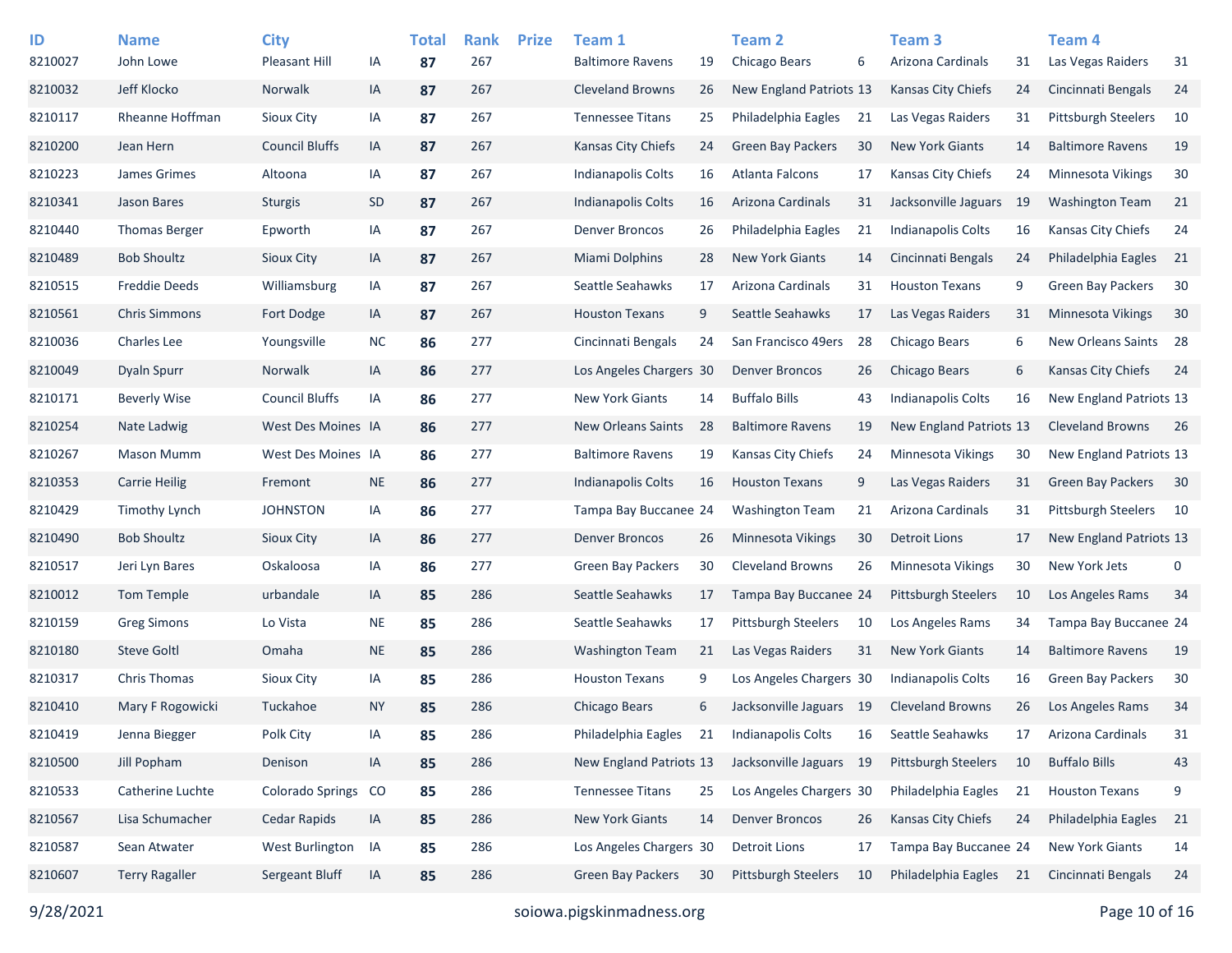| ID<br>8210077 | <b>Name</b><br>Jessica Arneson | <b>City</b><br>Ames   | ΙA        | <b>Total</b><br>84 | <b>Rank</b><br>297 | <b>Prize</b> | Team 1<br>Detroit Lions   | 17  | <b>Team 2</b><br>Arizona Cardinals | 31          | Team <sub>3</sub><br>Atlanta Falcons | 17           | Team <sub>4</sub><br><b>Baltimore Ravens</b> | 19          |
|---------------|--------------------------------|-----------------------|-----------|--------------------|--------------------|--------------|---------------------------|-----|------------------------------------|-------------|--------------------------------------|--------------|----------------------------------------------|-------------|
| 8210167       | Jack Goltl                     | <b>Council Bluffs</b> | IA        | 84                 | 297                |              | Los Angeles Chargers 30   |     | Cincinnati Bengals                 | 24          | Tampa Bay Buccanee 24                |              | <b>Chicago Bears</b>                         | 6           |
| 8210229       | <b>Melanie Devine</b>          | Des Moines            | ΙA        | 84                 | 297                |              | Chicago Bears             | 6   | <b>Green Bay Packers</b>           | 30          | Seattle Seahawks                     | 17           | Las Vegas Raiders                            | 31          |
| 8210319       | Jennifer Probasco              | Lawton                | IA        | 84                 | 297                |              | Seattle Seahawks          | 17  | Los Angeles Rams                   | 34          | <b>New York Giants</b>               | 14           | <b>Baltimore Ravens</b>                      | 19          |
|               |                                |                       |           |                    |                    |              |                           |     |                                    |             |                                      |              |                                              |             |
| 8210461       | Gina McDonough                 | Eddyville             | ΙA        | 84                 | 297                |              | <b>Green Bay Packers</b>  | 30  | Philadelphia Eagles                | 21          | New York Giants                      | 14           | Jacksonville Jaguars 19                      |             |
| 8210464       | Deanne Schieltz                | Peosta                | IA        | 84                 | 297                |              | Philadelphia Eagles       | 21  | <b>Dallas Cowboys</b>              | 41          | <b>Houston Texans</b>                | 9            | New England Patriots 13                      |             |
| 8210473       | Steven Mickelson               | West Des Moines IA    |           | 84                 | 297                |              | <b>Washington Team</b>    | 21  | Indianapolis Colts                 | 16          | <b>Baltimore Ravens</b>              | 19           | New Orleans Saints 28                        |             |
| 8210492       | Rebecca Rader                  | Moville               | IA        | 84                 | 297                |              | <b>New York Giants</b>    | 14  | <b>Dallas Cowboys</b>              | 41          | <b>Baltimore Ravens</b>              | 19           | <b>Pittsburgh Steelers</b>                   | - 10        |
| 8210494       | Chris Wahlert                  | Peosta                | ΙA        | 84                 | 297                |              | Pittsburgh Steelers       | 10  | Minnesota Vikings                  | 30          | New York Giants                      | 14           | <b>Green Bay Packers</b>                     | 30          |
| 8210558       | <b>Austin Myers</b>            | Adel                  | IA        | 84                 | 297                |              | <b>Green Bay Packers</b>  | 30  | <b>Tennessee Titans</b>            | 25          | <b>Indianapolis Colts</b>            | 16           | New England Patriots 13                      |             |
| 8210572       | Scott Moore                    | Missouri Valley       | ΙA        | 84                 | 297                |              | Tampa Bay Buccanee 24     |     | <b>Indianapolis Colts</b>          | 16          | New England Patriots 13              |              | Arizona Cardinals                            | 31          |
| 8210034       | <b>Charles Lee</b>             | Youngsville           | <b>NC</b> | 83                 | 308                |              | <b>Detroit Lions</b>      | 17  | <b>New Orleans Saints</b>          | 28          | <b>Atlanta Falcons</b>               | 17           | <b>Washington Team</b>                       | 21          |
| 8210048       | Jayson Spurr                   | Norwalk               | IA        | 83                 | 308                |              | <b>Cleveland Browns</b>   | 26  | <b>Washington Team</b>             | 21          | Chicago Bears                        | 6            | Minnesota Vikings                            | 30          |
| 8210145       | <b>Constance Coates</b>        | Moultonborouch        | <b>NH</b> | 83                 | 308                |              | Chicago Bears             | 6   | Minnesota Vikings                  | 30          | <b>Baltimore Ravens</b>              | 19           | New Orleans Saints                           | 28          |
| 8210348       | <b>Becky Scherbring</b>        | Ankeny                | ΙA        | 83                 | 308                |              | <b>Indianapolis Colts</b> | 16  | Los Angeles Chargers 30            |             | <b>Miami Dolphins</b>                | 28           | <b>Houston Texans</b>                        | 9           |
| 8210427       | Timothy Lynch                  | <b>JOHNSTON</b>       | IA        | 83                 | 308                |              | Atlanta Falcons           | 17  | <b>New York Giants</b>             | 14          | <b>New Orleans Saints</b>            | 28           | Cincinnati Bengals                           | 24          |
| 8210514       | <b>Freddie Deeds</b>           | Williamsburg          | IA        | 83                 | 308                |              | Chicago Bears             | 6   | <b>Dallas Cowboys</b>              | 41          | <b>Baltimore Ravens</b>              | 19           | Seattle Seahawks                             | 17          |
| 8210560       | <b>Chris Simmons</b>           | Fort Dodge            | IA        | 83                 | 308                |              | Los Angeles Rams          | 34  | <b>Houston Texans</b>              | 9           | <b>Indianapolis Colts</b>            | 16           | Kansas City Chiefs                           | 24          |
| 8210018       | Andy Grovo                     | Waukee                | IA        | 82                 | 315                |              | Chicago Bears             | 6   | Atlanta Falcons                    | 17          | San Francisco 49ers                  | 28           | Las Vegas Raiders                            | 31          |
| 8210199       | Jean Hern                      | <b>Council Bluffs</b> | IA        | 82                 | 315                |              | Green Bay Packers         | 30  | New York Jets                      | $\mathbf 0$ | Kansas City Chiefs                   | 24           | San Francisco 49ers 28                       |             |
| 8210409       | <b>Michael Gittings</b>        | Lomax                 | IL.       | 82                 | 315                |              | San Francisco 49ers       | 28  | <b>New Orleans Saints</b>          | 28          | <b>Cleveland Browns</b>              | 26           | New York Jets                                | $\mathbf 0$ |
| 8210501       | <b>Cher Towey</b>              | Waukee                | IA        | 82                 | 315                |              | Seattle Seahawks          | 17  | <b>New England Patriots 13</b>     |             | Las Vegas Raiders                    | 31           | <b>Washington Team</b>                       | 21          |
| 8210511       | Liane Long                     | Avoca                 | ΙA        | 82                 | 315                |              | <b>Cleveland Browns</b>   | 26  | <b>Pittsburgh Steelers</b>         | 10          | Philadelphia Eagles                  | 21           | <b>Tennessee Titans</b>                      | 25          |
| 8210537       | Kelly Johnson                  | <b>WALCOTT</b>        | IA        | 82                 | 315                |              | San Francisco 49ers       | -28 | Tampa Bay Buccanee 24              |             | New York Jets                        | $\mathbf{0}$ | <b>Minnesota Vikings</b>                     | 30          |
| 8210010       | Jim Volker                     | West Des Moines IA    |           | 81                 | 321                |              | Jacksonville Jaguars      | 19  | Tampa Bay Buccanee 24              |             | <b>New York Giants</b>               | 14           | <b>Carolina Panthers</b>                     | 24          |
| 8210115       | Dennis Ard                     | Sioux City            | IA        | 81                 | 321                |              | Green Bay Packers         | 30  | San Francisco 49ers 28             |             | Chicago Bears                        | 6            | <b>Detroit Lions</b>                         | 17          |
| 8210185       | Patty Carman                   | <b>Council Bluffs</b> | IA        | 81                 | 321                |              | Arizona Cardinals         | 31  | Jacksonville Jaguars 19            |             | New York Jets                        | 0            | Las Vegas Raiders                            | 31          |
| 8210238       | Cory Williams                  | <b>Pleasant Hill</b>  | IA        | 81                 | 321                |              | Miami Dolphins            | 28  | <b>Houston Texans</b>              | 9           | <b>Pittsburgh Steelers</b>           | 10           | Los Angeles Rams                             | 34          |
| 8210255       | <b>Mason Mumm</b>              | West Des Moines IA    |           | 81                 | 321                |              | Minnesota Vikings         | 30  | <b>Tennessee Titans</b>            | 25          | <b>Denver Broncos</b>                | 26           | New York Jets                                | 0           |
| 8210258       | Conner McCuen                  | West Des Moines IA    |           | 81                 | 321                |              | Pittsburgh Steelers       | 10  | Cincinnati Bengals                 | 24          | Philadelphia Eagles                  | 21           | <b>Denver Broncos</b>                        | 26          |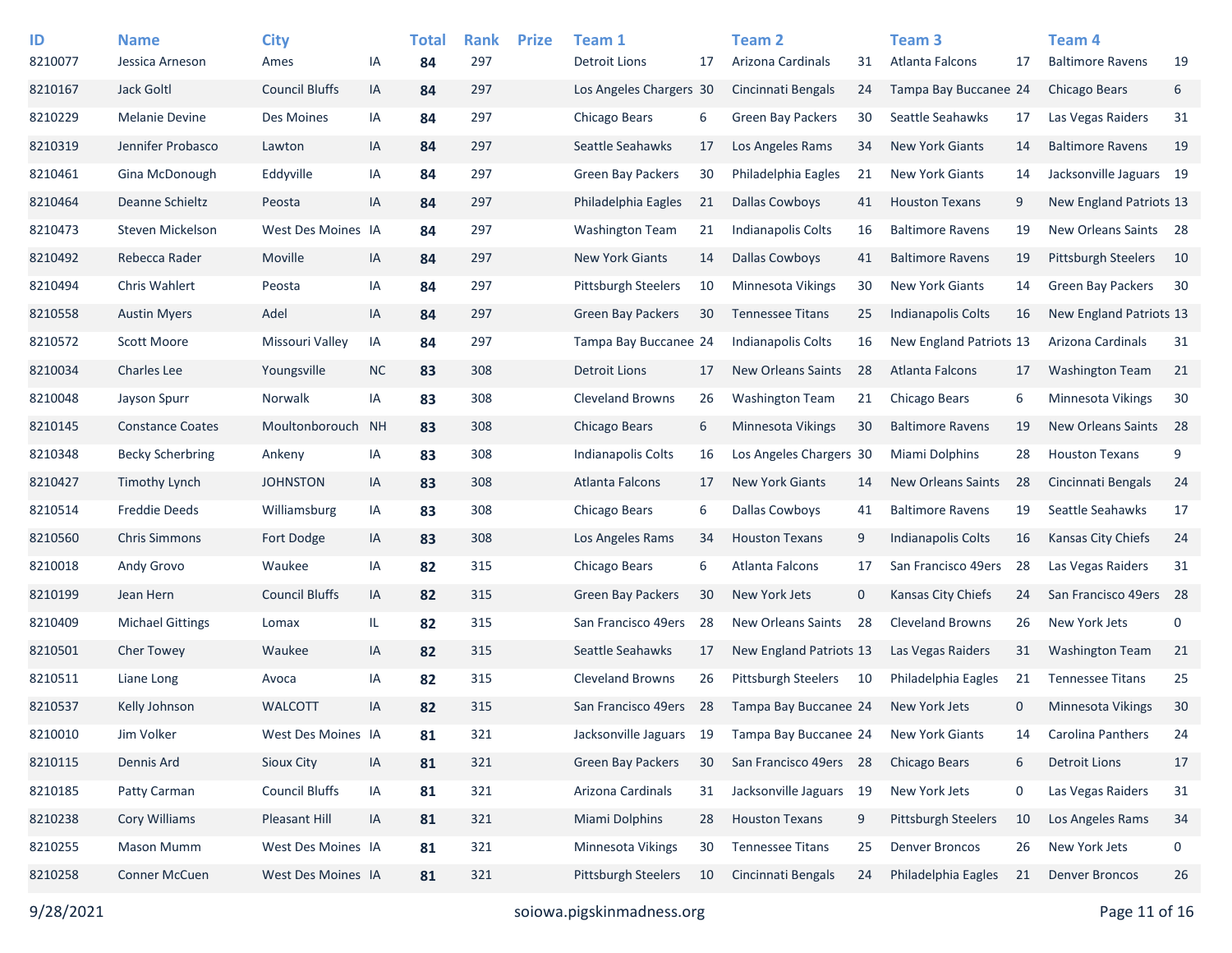| ID<br>8210302 | <b>Name</b><br>Marc Hein | <b>City</b><br>Sioux City | IA        | <b>Total</b><br>81 | <b>Rank</b><br>321 | <b>Prize</b> | Team 1<br><b>Baltimore Ravens</b> | 19          | <b>Team 2</b><br>Tampa Bay Buccanee 24 |      | Team <sub>3</sub><br><b>Washington Team</b> | 21  | Team <sub>4</sub><br><b>Detroit Lions</b> | 17 |
|---------------|--------------------------|---------------------------|-----------|--------------------|--------------------|--------------|-----------------------------------|-------------|----------------------------------------|------|---------------------------------------------|-----|-------------------------------------------|----|
| 8210303       | Mick Lefler              | Lawton                    | IA        | 81                 | 321                |              | Seattle Seahawks                  | 17          | <b>New York Giants</b>                 | 14   | Arizona Cardinals                           | 31  | <b>Baltimore Ravens</b>                   | 19 |
| 8210328       | Clatyon Fjerstad         | Lytton                    | IA        | 81                 | 321                |              | <b>Washington Team</b>            | 21          | New England Patriots 13                |      | San Francisco 49ers                         | -28 | <b>Baltimore Ravens</b>                   | 19 |
| 8210345       | Jo Ellen Shonkwiler      | Estherville               | IA        | 81                 | 321                |              | Cincinnati Bengals                | 24          | <b>Carolina Panthers</b>               | 24   | Kansas City Chiefs                          | 24  | <b>Houston Texans</b>                     | 9  |
| 8210474       | Marcus Barkema           | Goodell                   | IA        | 81                 | 321                |              | Los Angeles Rams                  | 34          | Chicago Bears                          | 6    | <b>New Orleans Saints</b>                   | 28  | New England Patriots 13                   |    |
| 8210502       | <b>Cher Towey</b>        | Waukee                    | IA        | 81                 | 321                |              | <b>Denver Broncos</b>             | 26          | New York Jets                          | 0    | Los Angeles Rams                            | 34  | <b>Washington Team</b>                    | 21 |
| 8210506       | Carley Fransworth        | Des Moines                | IA        | 81                 | 321                |              | Arizona Cardinals                 | 31          | <b>Pittsburgh Steelers</b>             | 10   | Jacksonville Jaguars                        | -19 | Philadelphia Eagles                       | 21 |
| 8210512       | Liane Long               | Avoca                     | IA        | 81                 | 321                |              | Cincinnati Bengals                | 24          | Las Vegas Raiders                      | 31   | <b>Houston Texans</b>                       | 9   | Seattle Seahawks                          | 17 |
| 8210519       | Heidi Komes              | <b>Union Center</b>       | IA        | 81                 | 321                |              | <b>Indianapolis Colts</b>         | 16          | <b>Pittsburgh Steelers</b>             | 10   | Las Vegas Raiders                           | 31  | Carolina Panthers                         | 24 |
| 8210542       | Steven Cole              | Altoona                   | IA        | 81                 | 321                |              | New England Patriots 13           |             | Philadelphia Eagles                    | 21   | Indianapolis Colts                          | 16  | Arizona Cardinals                         | 31 |
| 8210565       | <b>Holly Pickett</b>     | Ankeny                    | IA        | 81                 | 321                |              | New England Patriots 13           |             | Cincinnati Bengals                     | 24   | Minnesota Vikings                           | 30  | <b>New York Giants</b>                    | 14 |
| 8210590       | Paula Bakey              | Coralville                | IA        | 81                 | 321                |              | Las Vegas Raiders                 | 31          | Cincinnati Bengals                     | 24   | <b>Pittsburgh Steelers</b>                  | 10  | Indianapolis Colts                        | 16 |
| 8210009       | Steve Furtwangler        | Clive                     | IA        | 80                 | 339                |              | Kansas City Chiefs                | 24          | <b>Cleveland Browns</b>                | 26   | Chicago Bears                               | 6   | Cincinnati Bengals                        | 24 |
| 8210072       | <b>Steve Bock</b>        | Ames                      | IA        | 80                 | 339                |              | New York Jets                     | $\mathbf 0$ | San Francisco 49ers                    | - 28 | <b>New Orleans Saints</b>                   | 28  | Carolina Panthers                         | 24 |
| 8210164       | Terri Fuxa               | Omaha                     | <b>NE</b> | 80                 | 339                |              | San Francisco 49ers               | 28          | Tampa Bay Buccanee 24                  |      | <b>Houston Texans</b>                       | 9   | Jacksonville Jaguars 19                   |    |
| 8210225       | James Grimes             | Altoona                   | IA        | 80                 | 339                |              | Tampa Bay Buccanee 24             |             | <b>Washington Team</b>                 | 21   | Philadelphia Eagles                         | 21  | <b>New York Giants</b>                    | 14 |
| 8210320       | <b>Brian Clausen</b>     | <b>Sioux Clty</b>         | IA        | 80                 | 339                |              | Detroit Lions                     | 17          | <b>Houston Texans</b>                  | 9    | Minnesota Vikings                           | 30  | Carolina Panthers                         | 24 |
| 8210403       | <b>Bruce Hokel</b>       | Sioux City                | IA        | 80                 | 339                |              | Pittsburgh Steelers               | 10          | San Francisco 49ers                    | - 28 | Indianapolis Colts                          | 16  | <b>Cleveland Browns</b>                   | 26 |
| 8210451       | James Strekal            | Lowgap                    | <b>NC</b> | 80                 | 339                |              | Jacksonville Jaguars              | 19          | <b>Indianapolis Colts</b>              | 16   | <b>New York Giants</b>                      | 14  | Las Vegas Raiders                         | 31 |
| 8210468       | <b>Phillip Strekal</b>   | Albany                    | OH        | 80                 | 339                |              | <b>New York Giants</b>            | 14          | San Francisco 49ers                    | 28   | Seattle Seahawks                            | 17  | <b>Washington Team</b>                    | 21 |
| 8210481       | Robert Reed III          | Davenport                 | IA        | 80                 | 339                |              | <b>Green Bay Packers</b>          | 30          | Seattle Seahawks                       | 17   | <b>Houston Texans</b>                       | 9   | Tampa Bay Buccanee 24                     |    |
| 8210586       | Sean Atwater             | West Burlington           | IA        | 80                 | 339                |              | New England Patriots 13           |             | <b>New Orleans Saints</b>              | 28   | <b>Tennessee Titans</b>                     | 25  | <b>New York Giants</b>                    | 14 |
| 8210602       | Maureen Rozen            | Robins                    | IA        | 80                 | 339                |              | New York Jets                     | 0           | <b>Denver Broncos</b>                  | 26   | Minnesota Vikings                           | 30  | Carolina Panthers                         | 24 |
| 8210006       | Charlie May              | West Des Moines IA        |           | 79                 | 350                |              | <b>Cleveland Browns</b>           | 26          | Philadelphia Eagles                    | 21   | <b>Baltimore Ravens</b>                     | 19  | New England Patriots 13                   |    |
| 8210028       | Paul Patterson           | Norwalk                   | IA        | 79                 | 350                |              | <b>Pittsburgh Steelers</b>        | 10          | New England Patriots 13                |      | San Francisco 49ers                         | 28  | <b>Miami Dolphins</b>                     | 28 |
| 8210426       | <b>Timothy Lynch</b>     | <b>JOHNSTON</b>           | IA        | 79                 | 350                |              | <b>Tennessee Titans</b>           | 25          | Las Vegas Raiders                      | 31   | Seattle Seahawks                            | 17  | Chicago Bears                             | 6  |
| 8210495       | Chris Wahlert            | Peosta                    | IA        | 79                 | 350                |              | New England Patriots 13           |             | Jacksonville Jaguars 19                |      | <b>Chicago Bears</b>                        | 6   | <b>Dallas Cowboys</b>                     | 41 |
| 8210496       | Chris Wahlert            | Peosta                    | IA        | 79                 | 350                |              | Miami Dolphins                    | 28          | New England Patriots 13                |      | <b>Baltimore Ravens</b>                     | 19  | Jacksonville Jaguars 19                   |    |
| 8210562       | Justin Jacobs            | Clarksville               | IA        | 79                 | 350                |              | <b>Tennessee Titans</b>           | 25          | Chicago Bears                          | 6    | Kansas City Chiefs                          | 24  | Cincinnati Bengals                        | 24 |
| 8210579       | <b>Barb Uran</b>         | Sioux City                | IA        | 79                 | 350                |              | <b>Denver Broncos</b>             | 26          | Pittsburgh Steelers                    | 10   | New England Patriots 13                     |     | <b>Green Bay Packers</b>                  | 30 |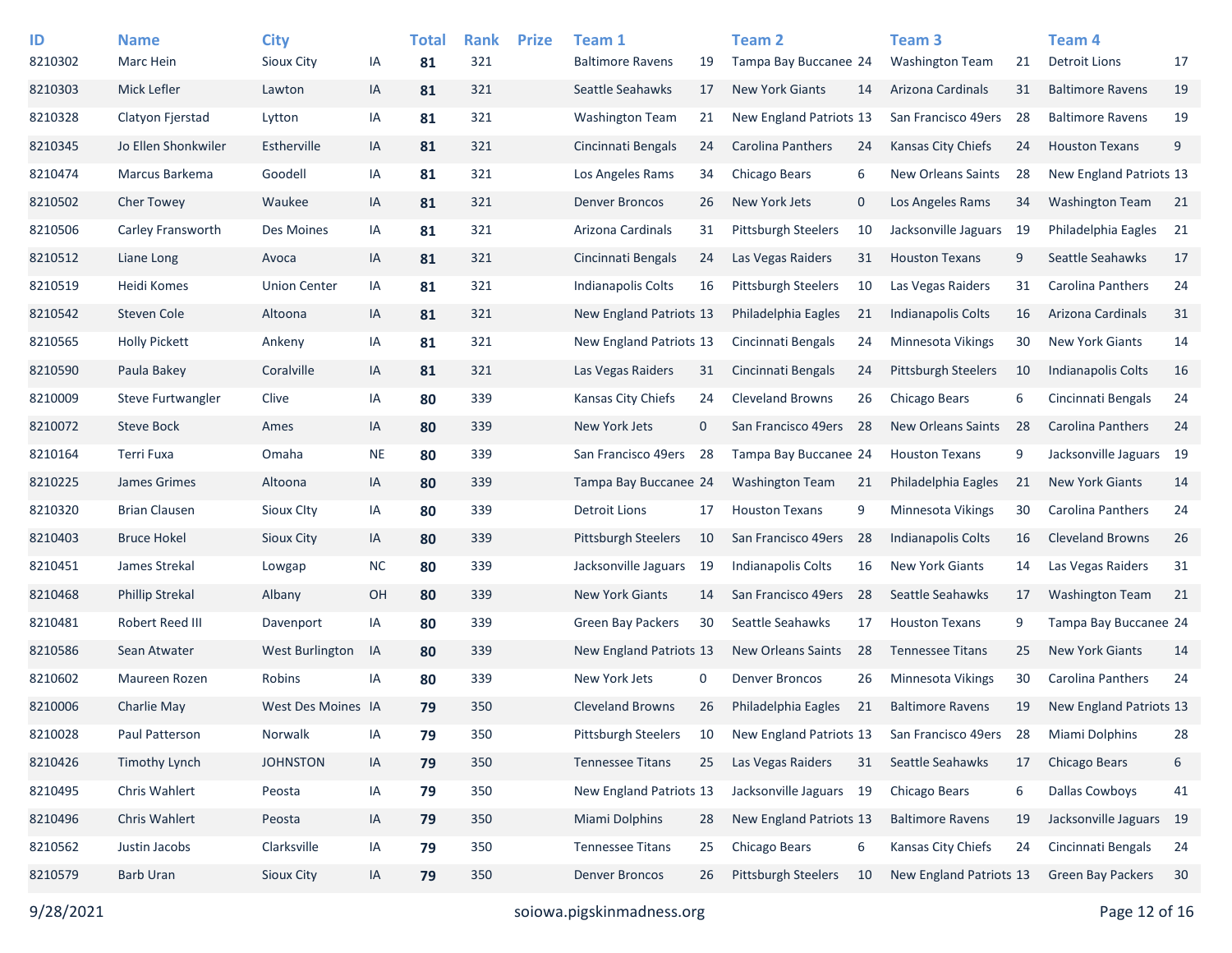| ID<br>8210596 | <b>Name</b><br>Mary Fitch | <b>City</b><br>Ames     | IA         | <b>Total</b><br>79 | <b>Rank</b><br>350 | <b>Prize</b> | Team 1<br>New England Patriots 13 |             | Team <sub>2</sub><br><b>New York Giants</b> | 14   | Team <sub>3</sub><br>Miami Dolphins | 28   | Team <sub>4</sub><br><b>Carolina Panthers</b> | 24          |
|---------------|---------------------------|-------------------------|------------|--------------------|--------------------|--------------|-----------------------------------|-------------|---------------------------------------------|------|-------------------------------------|------|-----------------------------------------------|-------------|
| 8210033       | <b>Charles Lee</b>        | Youngsville             | $NC$       | 78                 | 358                |              | New York Jets                     | $\mathbf 0$ | San Francisco 49ers                         | 28   | <b>Dallas Cowboys</b>               | 41   | <b>Houston Texans</b>                         | 9           |
| 8210231       | <b>Bob Burnett</b>        | Norwalk                 | IA         | 78                 | 358                |              | Kansas City Chiefs                | 24          | Las Vegas Raiders                           | 31   | New England Patriots 13             |      | <b>Pittsburgh Steelers</b>                    | 10          |
| 8210305       | <b>Ryan Denney</b>        | Lawton                  | IA         | 78                 | 358                |              | Seattle Seahawks                  | 17          | <b>New York Giants</b>                      | 14   | <b>Baltimore Ravens</b>             | 19   | San Francisco 49ers                           | 28          |
| 8210466       | <b>Phillip Strekal</b>    | Albany                  | OH         | 78                 | 358                |              | <b>Pittsburgh Steelers</b>        | 10          | <b>Buffalo Bills</b>                        | 43   | Indianapolis Colts                  | 16   | <b>Houston Texans</b>                         | 9           |
| 8210532       | Catherine Luchte          | <b>Colorado Springs</b> | CO         | 78                 | 358                |              | Miami Dolphins                    | 28          | Tampa Bay Buccanee 24                       |      | <b>Denver Broncos</b>               | 26   | New York Jets                                 | $\mathbf 0$ |
| 8210152       | <b>Bob Ostronic</b>       | Omaha                   | <b>NE</b>  | 77                 | 363                |              | New York Jets                     | 0           | Jacksonville Jaguars                        | -19  | Minnesota Vikings                   | 30   | New Orleans Saints 28                         |             |
| 8210195       | Rocky Rothmock            |                         |            | 77                 | 363                |              | <b>Cleveland Browns</b>           | 26          | <b>Kansas City Chiefs</b>                   | 24   | <b>Atlanta Falcons</b>              | 17   | <b>Pittsburgh Steelers</b>                    | 10          |
| 8210292       | <b>Mark Miller</b>        | Ames                    | IA         | 77                 | 363                |              | Indianapolis Colts                | 16          | <b>Carolina Panthers</b>                    | 24   | <b>Houston Texans</b>               | 9    | San Francisco 49ers 28                        |             |
| 8210421       | Royal McClannahan         | Modale                  | IA         | 77                 | 363                |              | Cincinnati Bengals                | 24          | Philadelphia Eagles                         | 21   | Jacksonville Jaguars                | - 19 | New England Patriots 13                       |             |
| 8210439       | <b>Thomas Berger</b>      | Epworth                 | IA         | 77                 | 363                |              | Seattle Seahawks                  | 17          | <b>Detroit Lions</b>                        | 17   | Atlanta Falcons                     | 17   | <b>Cleveland Browns</b>                       | 26          |
| 8210445       | Michelle Nelson           | Polk City               | IA         | 77                 | 363                |              | New England Patriots 13           |             | Kansas City Chiefs                          | 24   | Jacksonville Jaguars 19             |      | Philadelphia Eagles                           | 21          |
| 8210569       | Jean Wulf                 | Davenport               | IA         | 77                 | 363                |              | <b>Houston Texans</b>             | 9           | Indianapolis Colts                          | 16   | San Francisco 49ers                 | 28   | Carolina Panthers                             | 24          |
| 8210585       | Jason Gold                | Dallas City             | IL.        | 77                 | 363                |              | Kansas City Chiefs                | 24          | Los Angeles Rams                            | 34   | Jacksonville Jaguars 19             |      | New York Jets                                 | $\mathsf 0$ |
| 8210046       | <b>Greg Staples</b>       | Norwalk                 | IA         | 76                 | 371                |              | <b>Pittsburgh Steelers</b>        | 10          | Los Angeles Rams                            | 34   | Chicago Bears                       | 6    | <b>Denver Broncos</b>                         | 26          |
| 8210074       | <b>Bryce Arneson</b>      | Ames                    | IA         | 76                 | 371                |              | Tampa Bay Buccanee 24             |             | Philadelphia Eagles                         | 21   | Seattle Seahawks                    | 17   | <b>New York Giants</b>                        | 14          |
| 8210214       | Dana Schott               | <b>Council Bluffs</b>   | IA         | 76                 | 371                |              | Dallas Cowboys                    | 41          | New York Jets                               | 0    | Philadelphia Eagles                 | 21   | New York Giants                               | 14          |
| 8210350       | <b>Terry Knapp</b>        | Harlan                  | IA         | 76                 | 371                |              | <b>New York Giants</b>            | 14          | <b>Washington Team</b>                      | 21   | <b>Detroit Lions</b>                | 17   | <b>Kansas City Chiefs</b>                     | 24          |
| 8210001       | Dennis Christensen        | West Des Moines IA      |            | 75                 | 375                |              | <b>Pittsburgh Steelers</b>        | 10          | Tampa Bay Buccanee 24                       |      | New England Patriots 13             |      | New Orleans Saints                            | 28          |
| 8210119       | <b>Blake Stahlecker</b>   | <b>Sioux City</b>       | IA         | 75                 | 375                |              | <b>Houston Texans</b>             | 9           | New Orleans Saints                          | - 28 | <b>New York Giants</b>              | 14   | Cincinnati Bengals                            | 24          |
| 8210162       | Lori Havck                | Omaha                   | <b>NE</b>  | 75                 | 375                |              | New York Jets                     | 0           | Los Angeles Chargers 30                     |      | Jacksonville Jaguars                | 19   | <b>Denver Broncos</b>                         | 26          |
| 8210556       | Denise Kleen              | Pocahontas              | IA         | 75                 | 375                |              | New England Patriots 13           |             | <b>Tennessee Titans</b>                     | 25   | San Francisco 49ers                 | - 28 | <b>Houston Texans</b>                         | 9           |
| 8210606       | <b>Terry Ragaller</b>     | Sergeant Bluff          | IA         | 75                 | 375                |              | Detroit Lions                     | 17          | Philadelphia Eagles                         | 21   | New England Patriots 13             |      | Kansas City Chiefs                            | 24          |
| 8210307       | Jeffrey Demetri           | Hinton                  | IA         | 74                 | 380                |              | Atlanta Falcons                   | 17          | <b>Washington Team</b>                      | 21   | Seattle Seahawks                    | 17   | Jacksonville Jaguars 19                       |             |
| 8210423       | Royal McClannahan         | Modale                  | IA         | 74                 | 380                |              | Pittsburgh Steelers               | 10          | <b>Cleveland Browns</b>                     | 26   | Atlanta Falcons                     | 17   | <b>Washington Team</b>                        | 21          |
| 8210443       | Tammi Vail                | Rockford                | IL         | 74                 | 380                |              | Seattle Seahawks                  | 17          | <b>Cleveland Browns</b>                     | 26   | <b>Washington Team</b>              | 21   | Pittsburgh Steelers                           | 10          |
| 8210452       | James Strekal             | Lowgap                  | ${\sf NC}$ | 74                 | 380                |              | Los Angeles Rams                  | 34          | New York Giants                             | 14   | <b>Denver Broncos</b>               | 26   | New York Jets                                 | 0           |
| 8210172       | Jeremy Wood               | <b>Council Bluffs</b>   | IA         | 73                 | 384                |              | <b>Indianapolis Colts</b>         | 16          | <b>Denver Broncos</b>                       | 26   | <b>Detroit Lions</b>                | 17   | New York Giants                               | 14          |
| 8210505       | <b>Heather Dolan</b>      | Denver                  | IA         | 73                 | 384                |              | New York Jets                     | 0           | Philadelphia Eagles                         | 21   | <b>Houston Texans</b>               | 9    | <b>Buffalo Bills</b>                          | 43          |
| 8210022       | <b>Rick Spurr</b>         | Atlantic                | IA         | 72                 | 386                |              | New England Patriots 13           |             | <b>Tennessee Titans</b>                     | 25   | Los Angeles Rams                    | 34   | New York Jets                                 | 0           |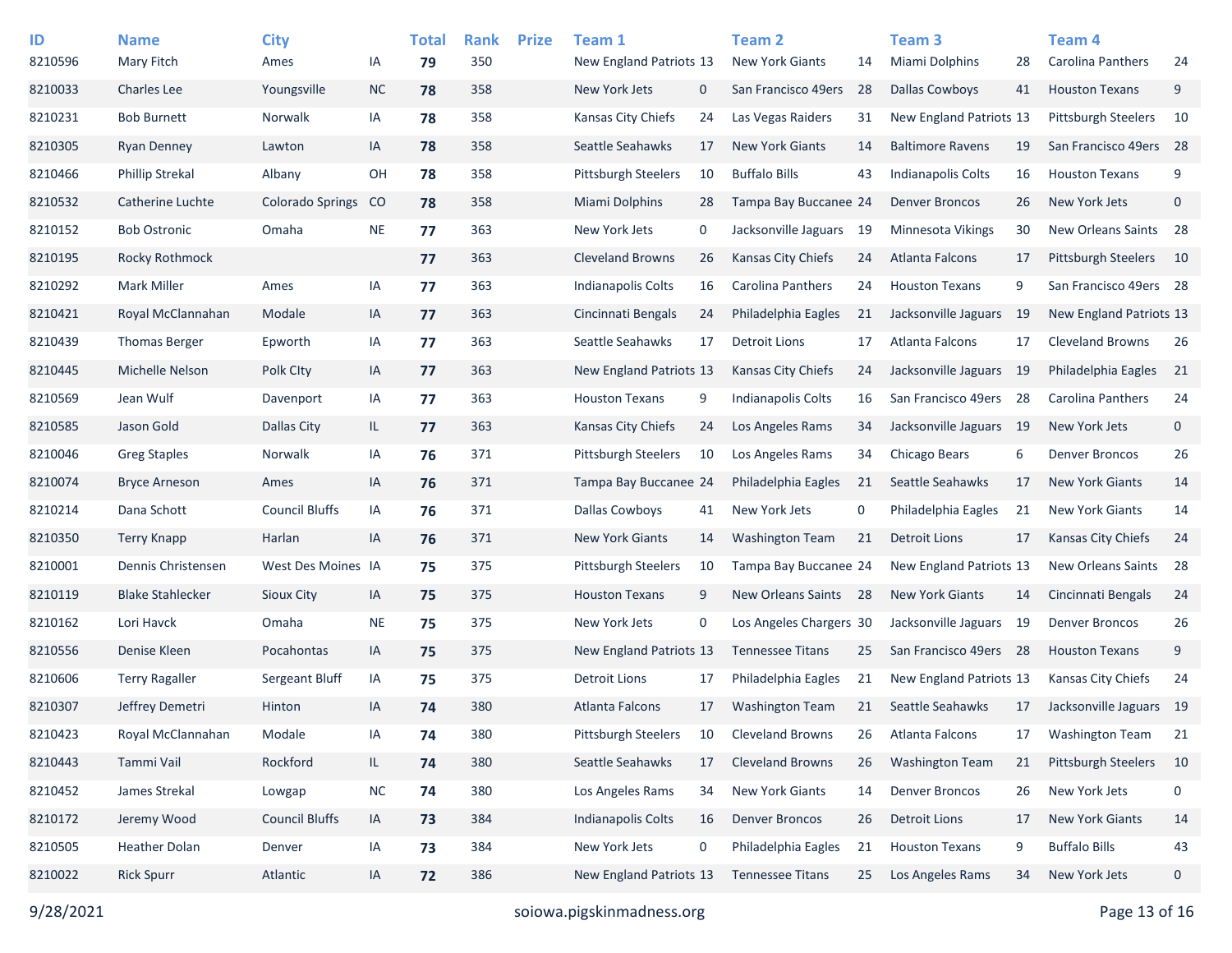| ID      | <b>Name</b>           | <b>City</b>           |           | <b>Total</b> | <b>Rank</b> | <b>Prize</b> | Team 1                     |    | Team 2                     |    | Team <sub>3</sub>          |      | Team <sub>4</sub>        |      |
|---------|-----------------------|-----------------------|-----------|--------------|-------------|--------------|----------------------------|----|----------------------------|----|----------------------------|------|--------------------------|------|
| 8210161 | John Seaman           | Omaha                 | <b>NE</b> | 72           | 386         |              | Indianapolis Colts         | 16 | Jacksonville Jaguars       | 19 | <b>Houston Texans</b>      | 9    | San Francisco 49ers 28   |      |
| 8210262 | Nate Ladwig           | West Des Moines IA    |           | 72           | 386         |              | Seattle Seahawks           | 17 | <b>Indianapolis Colts</b>  | 16 | Denver Broncos             | 26   | New England Patriots 13  |      |
| 8210008 | Mike Wheatcraft       | Windsor Heights IA    |           | 71           | 389         |              | Seattle Seahawks           | 17 | Indianapolis Colts         | 16 | Atlanta Falcons            | 17   | <b>Washington Team</b>   | - 21 |
| 8210091 | <b>Shari Berends</b>  | Roland                | IA        | 71           | 389         |              | Chicago Bears              | 6  | <b>Pittsburgh Steelers</b> | 10 | Las Vegas Raiders          | 31   | Tampa Bay Buccanee 24    |      |
| 8210221 | James Grimes          | Altoona               | IA        | 71           | 389         |              | Seattle Seahawks           | 17 | <b>Washington Team</b>     | 21 | <b>Houston Texans</b>      | 9    | Kansas City Chiefs       | 24   |
| 8210329 | Clatyon Fjerstad      | Lytton                | IA        | 71           | 389         |              | Chicago Bears              | 6  | New York Jets              | 0  | Arizona Cardinals          | 31   | Los Angeles Rams         | 34   |
| 8210351 | <b>Carrie Heilig</b>  | Fremont               | <b>NE</b> | 71           | 389         |              | Cincinnati Bengals         | 24 | <b>Atlanta Falcons</b>     | 17 | New York Jets              | 0    | <b>Green Bay Packers</b> | 30   |
| 8210418 | Don Lewis             | Ankeny                | IA        | 71           | 389         |              | Seattle Seahawks           | 17 | Chicago Bears              | 6  | Tampa Bay Buccanee 24      |      | Cincinnati Bengals       | 24   |
| 8210584 | <b>Brady Oldag</b>    | <b>Cedar Falls</b>    | IA        | 71           | 389         |              | <b>Pittsburgh Steelers</b> | 10 | <b>Indianapolis Colts</b>  | 16 | Philadelphia Eagles        | 21   | Kansas City Chiefs       | 24   |
| 8210071 | Laura Lee             | Kelley                | IA        | 70           | 396         |              | New England Patriots 13    |    | Carolina Panthers          | 24 | Jacksonville Jaguars       | - 19 | <b>New York Giants</b>   | 14   |
| 8210135 | Sharane Brown         | Des Moines            | IA        | 70           | 396         |              | New England Patriots 13    |    | Jacksonville Jaguars       | 19 | <b>Washington Team</b>     | 21   | Atlanta Falcons          | 17   |
| 8210169 | Ken Goltl             | <b>Council Bluffs</b> | IA        | 70           | 396         |              | <b>Tennessee Titans</b>    | 25 | New York Jets              | 0  | <b>New York Giants</b>     | 14   | Arizona Cardinals        | 31   |
| 8210301 | Jay Hoogendyk         | Sioux City            | IA        | 70           | 396         |              | San Francisco 49ers        | 28 | Chicago Bears              | 6  | <b>Baltimore Ravens</b>    | 19   | <b>Detroit Lions</b>     | 17   |
| 8210339 | James Bares           | <b>Sturgis</b>        | <b>SD</b> | 70           | 396         |              | Los Angeles Rams           | 34 | New York Jets              | 0  | Chicago Bears              | 6    | Los Angeles Chargers 30  |      |
| 8210417 | Linda Peterson        | Ames                  | IA        | 70           | 396         |              | <b>Green Bay Packers</b>   | 30 | New York Jets              | 0  | <b>Indianapolis Colts</b>  | 16   | Cincinnati Bengals       | 24   |
| 8210430 | Paul Barnett          | Higginson             | AR        | 70           | 396         |              | <b>Houston Texans</b>      | 9  | Atlanta Falcons            | 17 | Indianapolis Colts         | 16   | New Orleans Saints       | 28   |
| 8210516 | Jeri Lyn Bares        | Oskaloosa             | IA        | 70           | 396         |              | Chicago Bears              | 6  | <b>Green Bay Packers</b>   | 30 | Seattle Seahawks           | 17   | <b>Detroit Lions</b>     | 17   |
| 8210007 | <b>Floyd Constant</b> | West Des Moines IA    |           | 69           | 404         |              | Chicago Bears              | 6  | New England Patriots 13    |    | Las Vegas Raiders          | 31   | Jacksonville Jaguars 19  |      |
| 8210023 | <b>Greg Shawler</b>   | Creston               | IA        | 69           | 404         |              | Philadelphia Eagles        | 21 | <b>Pittsburgh Steelers</b> | 10 | Atlanta Falcons            | 17   | <b>Washington Team</b>   | 21   |
| 8210595 | Jenna Fitch           | Gilbert               | IA        | 69           | 404         |              | <b>Pittsburgh Steelers</b> | 10 | <b>New York Giants</b>     | 14 | <b>Baltimore Ravens</b>    | 19   | <b>Denver Broncos</b>    | 26   |
| 8210014 | Ken Scarpino          | Des Moines            | IA        | 68           | 407         |              | New York Jets              | 0  | Los Angeles Rams           | 34 | <b>Washington Team</b>     | 21   | New England Patriots 13  |      |
| 8210075 | Alex Vershaw          | Ames                  | IA        | 68           | 407         |              | <b>Tennessee Titans</b>    | 25 | Philadelphia Eagles        | 21 | <b>Houston Texans</b>      | 9    | New England Patriots 13  |      |
| 8210120 | Pat Hinrichsen        | Sioux City            | IA        | 68           | 407         |              | Jacksonville Jaguars       | 19 | <b>Denver Broncos</b>      | 26 | Chicago Bears              | 6    | Seattle Seahawks         | 17   |
| 8210179 | Andrew Simonsen       | Underwood             | IA        | 68           | 407         |              | Indianapolis Colts         | 16 | Atlanta Falcons            | 17 | <b>Pittsburgh Steelers</b> | 10   | <b>Tennessee Titans</b>  | 25   |
| 8210269 | Jody Hayes            | West Des Moines IA    |           | 68           | 407         |              | Seattle Seahawks           | 17 | <b>New York Giants</b>     | 14 | New England Patriots 13    |      | <b>Carolina Panthers</b> | 24   |
| 8210589 | Glenda Cogley         | Grimes                | IA        | 68           | 407         |              | Kansas City Chiefs         | 24 | <b>Detroit Lions</b>       | 17 | Chicago Bears              | 6    | <b>Washington Team</b>   | 21   |
| 8210603 | Lynn Snyder           | Coralville            | IA        | 68           | 407         |              | New York Jets              | 0  | <b>Pittsburgh Steelers</b> | 10 | <b>Detroit Lions</b>       | 17   | <b>Dallas Cowboys</b>    | 41   |
| 8210133 | Norm Coates           | Moultonborough        | <b>NH</b> | 67           | 414         |              | Kansas City Chiefs         | 24 | <b>Indianapolis Colts</b>  | 16 | <b>Detroit Lions</b>       | 17   | Pittsburgh Steelers      | 10   |
| 8210311 | John Sanders Jr       | Lawton                | IA        | 67           | 414         |              | New Orleans Saints         | 28 | Kansas City Chiefs         | 24 | Chicago Bears              | 6    | <b>Houston Texans</b>    | 9    |
| 8210340 | Donna Bares           | <b>Sturgis</b>        | <b>SD</b> | 67           | 414         |              | Carolina Panthers          | 24 | <b>Detroit Lions</b>       | 17 | Atlanta Falcons            | 17   | <b>Houston Texans</b>    | 9    |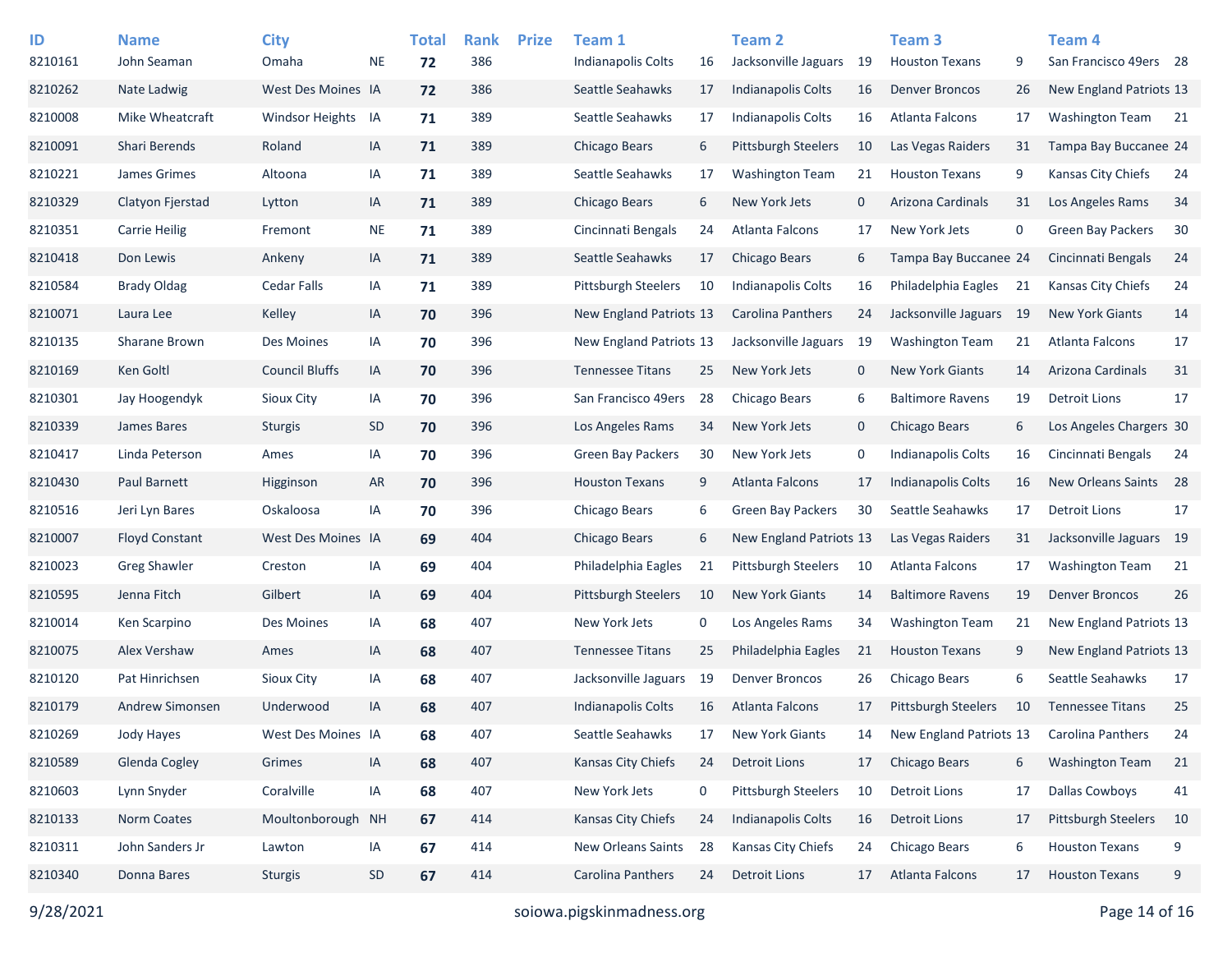| ID<br>8210549 | <b>Name</b><br>Lisa Rusk | <b>City</b><br>Colfax   | ΙA            | <b>Total</b><br>67 | <b>Rank</b><br>414 | <b>Prize</b> | Team 1<br>Detroit Lions    | 17          | Team 2<br><b>Kansas City Chiefs</b> | 24   | Team <sub>3</sub><br><b>Houston Texans</b> | 9            | Team 4<br><b>Atlanta Falcons</b> | 17          |
|---------------|--------------------------|-------------------------|---------------|--------------------|--------------------|--------------|----------------------------|-------------|-------------------------------------|------|--------------------------------------------|--------------|----------------------------------|-------------|
| 8210599       | Joseph Mckenna           | Des Moines              | IA            | 67                 | 414                |              | New York Jets              | $\mathbf 0$ | <b>Indianapolis Colts</b>           | 16   | <b>Detroit Lions</b>                       | 17           | Los Angeles Rams                 | 34          |
| 8210513       | Liane Long               | Avoca                   | IA            | 66                 | 419                |              | Jacksonville Jaguars       | 19          | <b>Cleveland Browns</b>             | 26   | Philadelphia Eagles                        | 21           | New York Jets                    | 0           |
| 8210106       | Kelli Harris             | <b>Sgt Bluffs</b>       | IA            | 65                 | 420                |              | New York Jets              | $\mathbf 0$ | <b>Houston Texans</b>               | 9    | <b>Denver Broncos</b>                      | 26           | Minnesota Vikings                | 30          |
| 8210176       | <b>Steve Andrews</b>     | <b>Council Bluffs</b>   | IA            | 64                 | 421                |              | Chicago Bears              | 6           | Carolina Panthers                   | 24   | Seattle Seahawks                           | 17           | Atlanta Falcons                  | 17          |
| 8210472       | Jeffery Jones            | <b>Cedar Falls</b>      | IA            | 64                 | 421                |              | Cincinnati Bengals         | 24          | Philadelphia Eagles                 | 21   | Jacksonville Jaguars                       | -19          | New York Jets                    | 0           |
| 8210541       | Raymond Strekal          | PERRY                   | IA            |                    | 421                |              | Seattle Seahawks           | 17          | Jacksonville Jaguars                | 19   | <b>Houston Texans</b>                      | 9            | <b>Baltimore Ravens</b>          | 19          |
|               |                          |                         |               | 64                 |                    |              |                            |             |                                     |      |                                            |              |                                  |             |
| 8210544       | Elizabeth Beck           | Ames                    | IA            | 64                 | 421                |              | <b>Denver Broncos</b>      | 26          | New York Jets                       | 0    | Cincinnati Bengals                         | 24           | <b>New York Giants</b>           | 14          |
| 8210524       | Jason Jones              | Epworth                 | IA            | 63                 | 425                |              | Chicago Bears              | 6           | <b>Cleveland Browns</b>             | 26   | New York Jets                              | 0            | Las Vegas Raiders                | 31          |
| 8210005       | Keith Sandvig            | West Des Moines IA      |               | 62                 | 426                |              | New England Patriots 13    |             | Jacksonville Jaguars                | - 19 | <b>Washington Team</b>                     | 21           | <b>Houston Texans</b>            | 9           |
| 8210181       | <b>Kirsten Davis</b>     | <b>Council Bluffs</b>   | IA            | 62                 | 426                |              | Chicago Bears              | 6           | <b>Houston Texans</b>               | 9    | Seattle Seahawks                           | 17           | <b>Green Bay Packers</b>         | 30          |
| 8210108       | Deb Heath                | Sioux City              | IA            | 61                 | 428                |              | Indianapolis Colts         | 16          | Jacksonville Jaguars 19             |      | Seattle Seahawks                           | 17           | <b>Houston Texans</b>            | 9           |
| 8210306       | <b>Andrew Dutler</b>     | <b>Sioux City</b>       | IA            | 60                 | 429                |              | New England Patriots 13    |             | Tampa Bay Buccanee 24               |      | Chicago Bears                              | 6            | Seattle Seahawks                 | 17          |
| 8210165       | Terri Fuxa               | Omaha                   | <b>NE</b>     | 59                 | 430                |              | Chicago Bears              | 6           | <b>Pittsburgh Steelers</b>          | 10   | Los Angeles Chargers 30                    |              | New England Patriots 13          |             |
| 8210196       | Mike Mittan              | <b>Council Bluffs</b>   | IA            | 59                 | 430                |              | Chicago Bears              | 6           | <b>Pittsburgh Steelers</b>          | 10   | <b>Baltimore Ravens</b>                    | 19           | Cincinnati Bengals               | 24          |
| 8210540       | Joe Uran                 | Soiux City              | IA            | 59                 | 430                |              | Jacksonville Jaguars       | -19         | Los Angeles Chargers 30             |      | <b>Pittsburgh Steelers</b>                 | 10           | New York Jets                    | $\mathbf 0$ |
| 8210259       | Jaime Ballesteros        | West Des Moines IA      |               | 58                 | 433                |              | Jacksonville Jaguars       | 19          | Chicago Bears                       | 6    | <b>Houston Texans</b>                      | 9            | Carolina Panthers                | 24          |
| 8210463       | John Oler                | <b>ANKENY</b>           | IA            | 58                 | 433                |              | Kansas City Chiefs         | 24          | New York Jets                       | 0    | Chicago Bears                              | 6            | Miami Dolphins                   | 28          |
| 8210450       | James Strekal            | Lowgap                  | $NC$          | 57                 | 435                |              | San Francisco 49ers        | 28          | Jacksonville Jaguars                | 19   | <b>Pittsburgh Steelers</b>                 | 10           | New York Jets                    | 0           |
| 8210550       | Jolene Dixon             | Moville                 | IA            | 57                 | 435                |              | New York Jets              | $\mathbf 0$ | Carolina Panthers                   | 24   | Kansas City Chiefs                         | 24           | <b>Houston Texans</b>            | 9           |
| 8210192       | <b>Ted Roberts</b>       | <b>Council Bluffs</b>   | IA            | 56                 | 437                |              | New York Jets              | 0           | <b>Houston Texans</b>               | 9    | Miami Dolphins                             | 28           | <b>Baltimore Ravens</b>          | 19          |
| 8210137       | Roger Brown              | <b>Des Moines</b>       | IA            | 55                 | 438                |              | Philadelphia Eagles        | 21          | New York Jets                       | 0    | Chicago Bears                              | 6            | Miami Dolphins                   | 28          |
| 8210448       | <b>Bruce Barnett</b>     | Waterloo                | IA            | 54                 | 439                |              | New York Jets              | 0           | Indianapolis Colts                  | 16   | San Francisco 49ers                        | -28          | Pittsburgh Steelers              | 10          |
| 8210407       | Stephanie Campbell       | <b>Chagrin Falls</b>    | <b>OH</b>     | 53                 | 440                |              | Miami Dolphins             | 28          | Chicago Bears                       | 6    | New York Jets                              | $\mathbf{0}$ | Jacksonville Jaguars 19          |             |
| 8210488       | Ashley Jackson           | <b>Webster City</b>     | IA            | 52                 | 441                |              | New England Patriots 13    |             | Chicago Bears                       | 6    | <b>Indianapolis Colts</b>                  | 16           | Seattle Seahawks                 | 17          |
| 8210147       | Melinda Goltl            | <b>Council Bluffs</b>   | IA            | 50                 | 442                |              | <b>Pittsburgh Steelers</b> | 10          | Seattle Seahawks                    | 17   | Chicago Bears                              | 6            | <b>Detroit Lions</b>             | 17          |
| 8210352       | <b>Carrie Heilig</b>     | Fremont                 | $\sf NE$      | 49                 | 443                |              | Carolina Panthers          | 24          | New York Jets                       | 0    | <b>Houston Texans</b>                      | 9            | <b>Indianapolis Colts</b>        | 16          |
| 8210530       | Catherine Luchte         | <b>Colorado Springs</b> | <sub>co</sub> | 48                 | 444                |              | New York Giants            | 14          | Kansas City Chiefs                  | 24   | New York Jets                              | $\mathbf 0$  | Pittsburgh Steelers              | 10          |
| 8210116       | <b>Brent Eickholt</b>    | Sioux City              | IA            | 44                 | 445                |              | Pittsburgh Steelers        | 10          | Chicago Bears                       | 6    | <b>Houston Texans</b>                      | 9            | Jacksonville Jaguars 19          |             |
| 8210545       | Joseph Owens             | Altoona                 | IA            | 41                 | 446                |              | New York Jets              | $\mathbf 0$ | New York Giants                     | 14   | Pittsburgh Steelers                        | 10           | Atlanta Falcons                  | 17          |